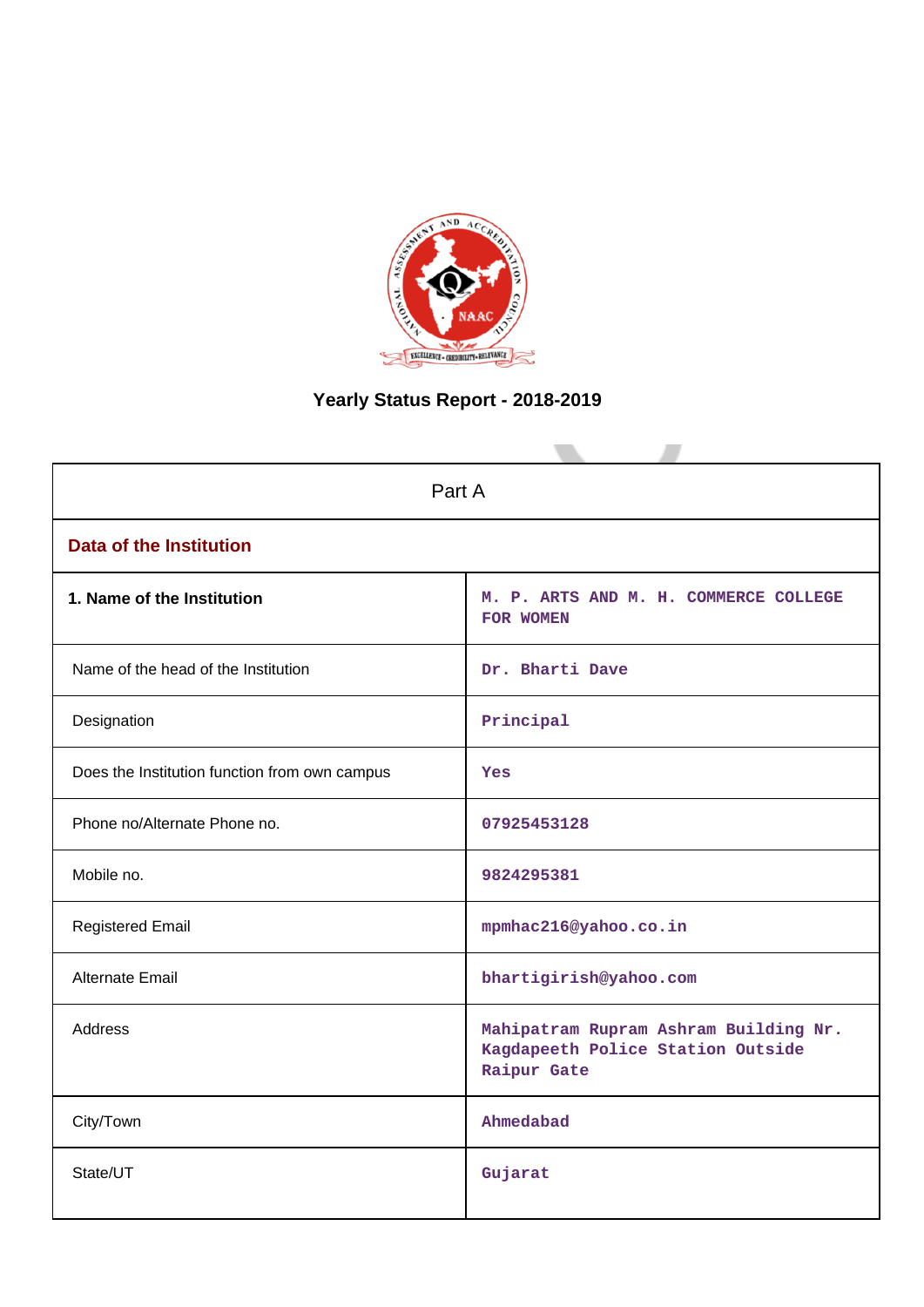| Pincode                                                                  | 380022                                                                     |  |  |  |  |
|--------------------------------------------------------------------------|----------------------------------------------------------------------------|--|--|--|--|
| 2. Institutional Status                                                  |                                                                            |  |  |  |  |
| Affiliated / Constituent                                                 | Affiliated                                                                 |  |  |  |  |
| Type of Institution                                                      | Women                                                                      |  |  |  |  |
| Location                                                                 | Urban                                                                      |  |  |  |  |
| <b>Financial Status</b>                                                  | state                                                                      |  |  |  |  |
| Name of the IQAC co-ordinator/Director                                   | Dr. Margi Hathi                                                            |  |  |  |  |
| Phone no/Alternate Phone no.                                             | 07925453128                                                                |  |  |  |  |
| Mobile no.                                                               | 9825708279                                                                 |  |  |  |  |
| <b>Registered Email</b>                                                  | mpmhac216@yahoo.co.in                                                      |  |  |  |  |
| Alternate Email                                                          | bhartigirish@yahoo.com                                                     |  |  |  |  |
| 3. Website Address                                                       |                                                                            |  |  |  |  |
| Web-link of the AQAR: (Previous Academic Year)                           | https://drive.google.com/file/d/1z0x87t<br>Y3o50WDWTm_e20KTq8d3yW5BTu/view |  |  |  |  |
| 4. Whether Academic Calendar prepared during<br>the year                 | Yes                                                                        |  |  |  |  |
| if yes, whether it is uploaded in the institutional website:<br>Weblink: | http://mpmhcollege.edu.in/institutional-<br>calendar/                      |  |  |  |  |
| 5. Accrediation Details                                                  |                                                                            |  |  |  |  |

| Cycle                            | Grade | <b>CGPA</b> | Year of           | Validity          |                   |  |  |  |
|----------------------------------|-------|-------------|-------------------|-------------------|-------------------|--|--|--|
|                                  |       |             | Accrediation      |                   | Period To         |  |  |  |
| 2                                | в     | 2.77        | 2010              | $04 - Sep - 2010$ | $03 - Sep - 2015$ |  |  |  |
|                                  | А     | 3.02        | 2017              | $27 - Nov - 2017$ | $26 - Nov - 2022$ |  |  |  |
| 6. Date of Establishment of IQAC |       |             | $15 - Jun - 2005$ |                   |                   |  |  |  |
| .                                |       |             |                   |                   |                   |  |  |  |

**7. Internal Quality Assurance System**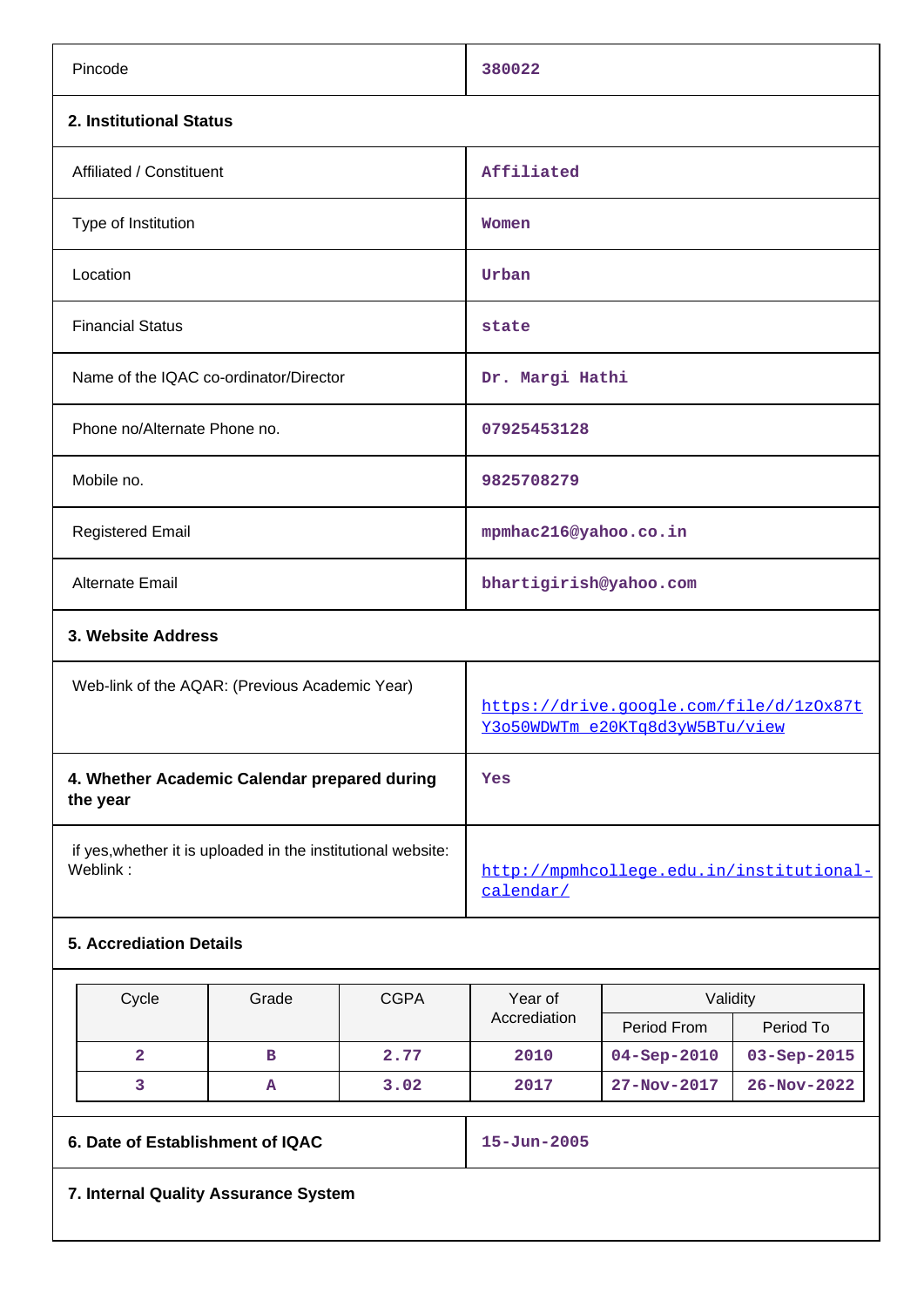|                                                                                                                   | Quality initiatives by IQAC during the year for promoting quality culture                                                               |             |  |                                      |                       |           |                                |                                       |  |
|-------------------------------------------------------------------------------------------------------------------|-----------------------------------------------------------------------------------------------------------------------------------------|-------------|--|--------------------------------------|-----------------------|-----------|--------------------------------|---------------------------------------|--|
|                                                                                                                   | Item /Title of the quality initiative by<br><b>IQAC</b>                                                                                 |             |  |                                      | Date & Duration       |           |                                | Number of participants/ beneficiaries |  |
|                                                                                                                   | NAAC Sponsored National<br>Seminar on Qualitative<br>Amendments in Curriculum<br>Designing and Delivering                               |             |  | $17 - \text{Feb} - 2019$<br>190<br>1 |                       |           |                                |                                       |  |
|                                                                                                                   |                                                                                                                                         |             |  |                                      | No Files Uploaded !!! |           |                                |                                       |  |
|                                                                                                                   | 8. Provide the list of Special Status conferred by Central/ State Government-<br>UGC/CSIR/DST/DBT/ICMR/TEQIP/World Bank/CPE of UGC etc. |             |  |                                      |                       |           |                                |                                       |  |
|                                                                                                                   | Institution/Departmen<br>t/Faculty                                                                                                      | Scheme      |  |                                      | <b>Funding Agency</b> |           | Year of award with<br>duration | Amount                                |  |
|                                                                                                                   | Commerce                                                                                                                                | $\mathbf 0$ |  |                                      | N/A                   |           | 2019<br>$\Omega$               | $\mathbf 0$                           |  |
|                                                                                                                   | Arts                                                                                                                                    | $\mathbf 0$ |  |                                      | N/A                   | 2019<br>0 |                                | $\mathbf{0}$                          |  |
|                                                                                                                   |                                                                                                                                         |             |  |                                      | No Files Uploaded !!! |           |                                |                                       |  |
|                                                                                                                   | 9. Whether composition of IQAC as per latest<br><b>NAAC</b> guidelines:                                                                 |             |  |                                      | Yes                   |           |                                |                                       |  |
|                                                                                                                   | Upload latest notification of formation of IQAC                                                                                         |             |  |                                      | View File             |           |                                |                                       |  |
|                                                                                                                   | 10. Number of IQAC meetings held during the<br>year :                                                                                   |             |  |                                      | 4                     |           |                                |                                       |  |
|                                                                                                                   | The minutes of IQAC meeting and compliances to the<br>decisions have been uploaded on the institutional<br>website                      |             |  |                                      | Yes                   |           |                                |                                       |  |
|                                                                                                                   | Upload the minutes of meeting and action taken report                                                                                   |             |  |                                      | View File             |           |                                |                                       |  |
| 11. Whether IQAC received funding from any of<br>the funding agency to support its activities<br>during the year? |                                                                                                                                         |             |  | Yes                                  |                       |           |                                |                                       |  |
| If yes, mention the amount                                                                                        |                                                                                                                                         |             |  | 67000                                |                       |           |                                |                                       |  |
|                                                                                                                   | Year                                                                                                                                    |             |  |                                      | 2019                  |           |                                |                                       |  |
|                                                                                                                   |                                                                                                                                         |             |  |                                      |                       |           |                                |                                       |  |

## **12. Significant contributions made by IQAC during the current year(maximum five bullets)**

 **Finishing School sponsored by KCG, Gujarat for the Final Year students of BA and B Com to instil Life Skills, Employability Skills and train them in Functional English Government Sponsored 4 months course in Fashion Designing which includes Fashion Sketching, Pattern Making, Stitching, Illustration etc.**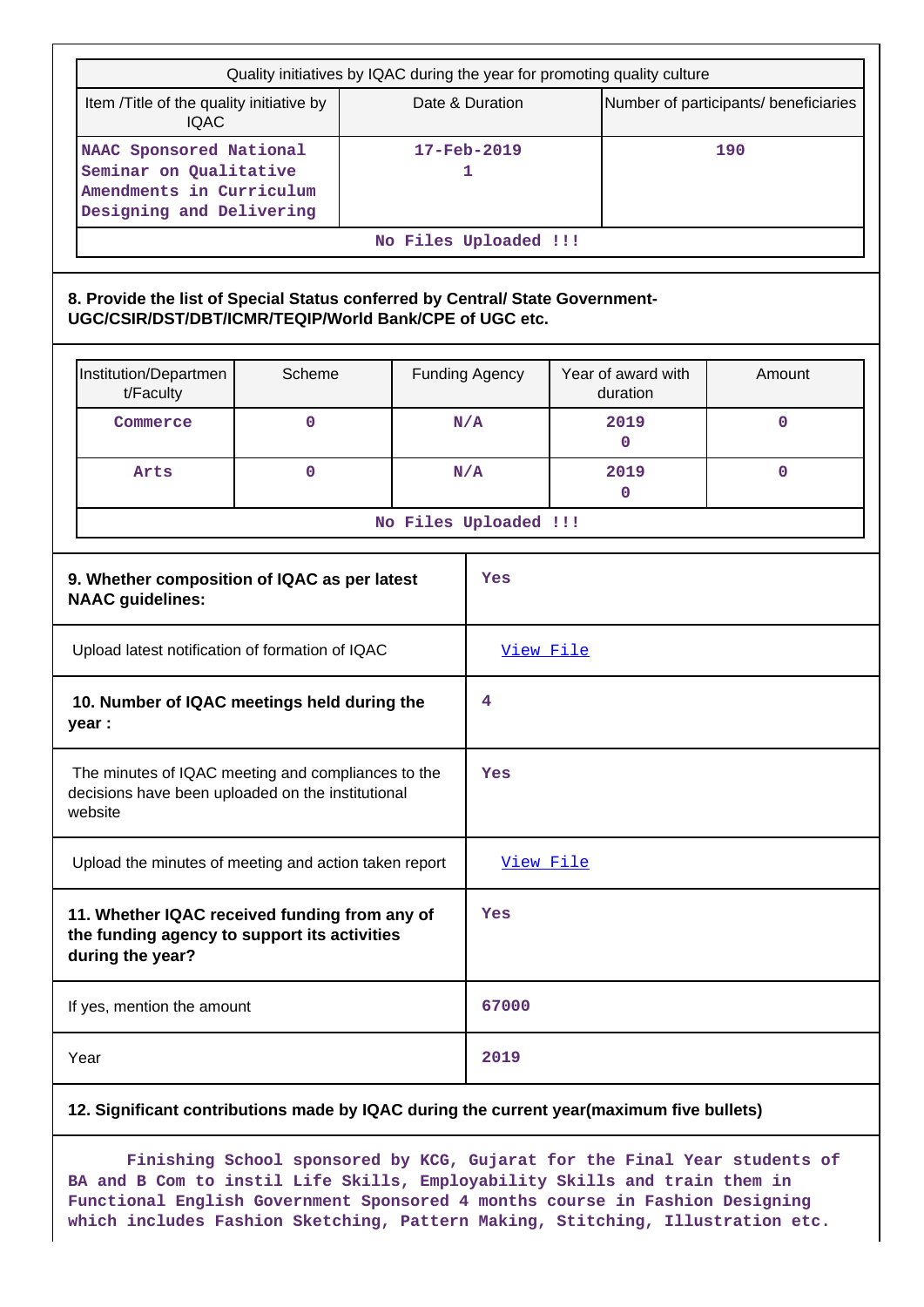**The students who complete it are even assured work as per their need to earn from home. Those who wish to purchase a sewing machine are even helped to avail government subsidies. Participation of final year students in the Mega Placement fair organized by the Government of Gujarat. NAAC Sponsored National Seminar was organized in which we discussed qualitative amendments in curriculum designing and delivering.**

### [View File](https://assessmentonline.naac.gov.in/public/Postacc/Contribution/940_Contribution.xlsx)

## **13. Plan of action chalked out by the IQAC in the beginning of the academic year towards Quality Enhancement and outcome achieved by the end of the academic year**

| Plan of Action                                                                                                                                | Achivements/Outcomes                                                                                                                                                                                                                                                                                                                |  |  |  |
|-----------------------------------------------------------------------------------------------------------------------------------------------|-------------------------------------------------------------------------------------------------------------------------------------------------------------------------------------------------------------------------------------------------------------------------------------------------------------------------------------|--|--|--|
| Participation of the college in State<br>Level Ranking Framework (SIRF) on the<br>lines of NIRF for Academic and<br>Administrative Evaluation | Concentrated in organizing a National<br>Level Seminar sponsored by NAAC                                                                                                                                                                                                                                                            |  |  |  |
| Ensure active participation of the<br>college students in State and National<br>Level Cultural, Sports, NCC, NSS and<br>Academic activities   | Could achieve considerable success in<br>making the children participate in<br>various activities. They even succeeded<br>in get awards to some extent                                                                                                                                                                              |  |  |  |
| Organize a State Level Seminar in CWDC                                                                                                        | Pending                                                                                                                                                                                                                                                                                                                             |  |  |  |
| Host Sate level Competitions                                                                                                                  | Pending                                                                                                                                                                                                                                                                                                                             |  |  |  |
| Focus more and more on vocational and<br>skill development                                                                                    | Finishing School Course in Fashion<br>Designing (New Initiatives)                                                                                                                                                                                                                                                                   |  |  |  |
| Introduce activities that instill<br>morals, values and ethics                                                                                | Donations by students in Flood Relief<br>Funds, Sheher Shikshan Samiti, to the<br>mahipatram Rupram ashram on Valentine's<br>Day<br>Almost 100% teachers participated in<br>various State, National and<br>International Conferences/<br>Seminars/FDPs and even published books,<br>research papers in the UGC Approved<br>Journals |  |  |  |
| Encourage teachers to participate and<br>present papers in National and<br>International Seminars and FDPs                                    |                                                                                                                                                                                                                                                                                                                                     |  |  |  |
| Arrange FDPs for the Administrative<br>staff members                                                                                          | The administrative staff is being<br>trained in Gujarati typing and Tally                                                                                                                                                                                                                                                           |  |  |  |
|                                                                                                                                               | View File                                                                                                                                                                                                                                                                                                                           |  |  |  |
| 14. Whether AQAR was placed before statutory<br>body?                                                                                         | <b>Yes</b>                                                                                                                                                                                                                                                                                                                          |  |  |  |
| Name of Statutory Body                                                                                                                        | <b>Meeting Date</b>                                                                                                                                                                                                                                                                                                                 |  |  |  |
| Mahipatram Rupram Ashram                                                                                                                      | $15 - Jul - 2019$                                                                                                                                                                                                                                                                                                                   |  |  |  |
| 15. Whether NAAC/or any other accredited<br>body(s) visited IQAC or interacted with it to<br>assess the functioning?                          | No                                                                                                                                                                                                                                                                                                                                  |  |  |  |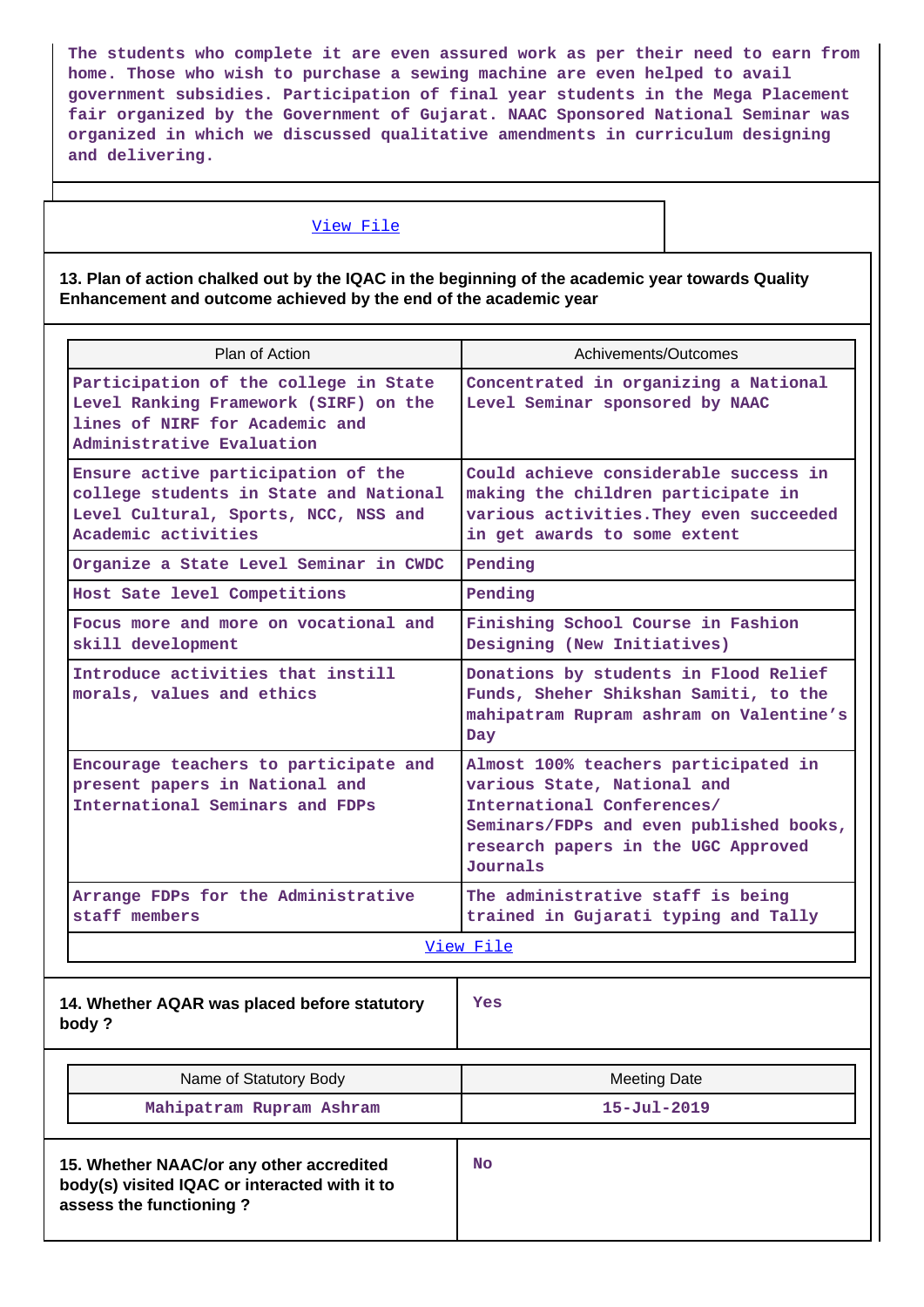| 16. Whether institutional data submitted to<br>AISHE:                                               | Yes                                                                                                                                                                                                                                                                                                                                                                                                                                                                                                                                                                                                                                                                                                                                                                                                                                                                                                                                                                                                                                                                                                                                                                                                                                                                                                                                                                                                                                                                                                                                                                                                                                                                                                                                                                                                                          |
|-----------------------------------------------------------------------------------------------------|------------------------------------------------------------------------------------------------------------------------------------------------------------------------------------------------------------------------------------------------------------------------------------------------------------------------------------------------------------------------------------------------------------------------------------------------------------------------------------------------------------------------------------------------------------------------------------------------------------------------------------------------------------------------------------------------------------------------------------------------------------------------------------------------------------------------------------------------------------------------------------------------------------------------------------------------------------------------------------------------------------------------------------------------------------------------------------------------------------------------------------------------------------------------------------------------------------------------------------------------------------------------------------------------------------------------------------------------------------------------------------------------------------------------------------------------------------------------------------------------------------------------------------------------------------------------------------------------------------------------------------------------------------------------------------------------------------------------------------------------------------------------------------------------------------------------------|
| Year of Submission                                                                                  | 2019                                                                                                                                                                                                                                                                                                                                                                                                                                                                                                                                                                                                                                                                                                                                                                                                                                                                                                                                                                                                                                                                                                                                                                                                                                                                                                                                                                                                                                                                                                                                                                                                                                                                                                                                                                                                                         |
| Date of Submission                                                                                  | $07 - Jan - 2019$                                                                                                                                                                                                                                                                                                                                                                                                                                                                                                                                                                                                                                                                                                                                                                                                                                                                                                                                                                                                                                                                                                                                                                                                                                                                                                                                                                                                                                                                                                                                                                                                                                                                                                                                                                                                            |
| 17. Does the Institution have Management<br><b>Information System?</b>                              | Yes                                                                                                                                                                                                                                                                                                                                                                                                                                                                                                                                                                                                                                                                                                                                                                                                                                                                                                                                                                                                                                                                                                                                                                                                                                                                                                                                                                                                                                                                                                                                                                                                                                                                                                                                                                                                                          |
| If yes, give a brief descripiton and a list of modules<br>currently operational (maximum 500 words) | Various Committees have been formed for<br>the adequate and qualitative<br>functioning in each and every<br>department. The Committee Heads have to<br>report to the Head of the Institution<br>during the Committee Meetings. .<br>Administrative Procedures including<br>Finance: Budget PreparationRegular<br>Reporting by Office Superintendent to<br>the Head of the Institution about the<br>income and expenses . Students'<br>Admission Procedure: Centralized<br>Admission Procedure is done by Gujarat<br>University in BA, B Com and M. Com .<br>Students' Records: Allotment of the<br>roll numbers to the students and<br>preparation of separate lists of each<br>class subjectwise lists are<br>preparedlists given to the<br>teachersregular attendance taken by the<br>each and every teacher parents of the<br>students who are irregular are informed<br>and due actions are taken. Computerized<br>and Manual Students' Profile is well<br>maintained . TeachingEvaluation and<br>Examination Procedures: Preparation of<br>the Academic Calendar in the beginning<br>of the year which includes teaching<br>days, important events during the year<br>and the evaluation dates the Academic<br>Calendar is given to all the faculty<br>members and is displayed on the notice<br>boards for studentsexam timetables are<br>displayed on the notice boards Internal<br>Exams in each<br>semesterAssignments/Projects subject<br>wise results declared within 10 days of<br>the completion of the examination<br>results conveyed to the students in the<br>classrooms and by displaying them on<br>the notice boards Remedial Coaching<br>arranged for weaker studentsStar<br>Batches are conducted for the brilliant<br>students NOTE: In the MIS for all the<br>above activities following members are |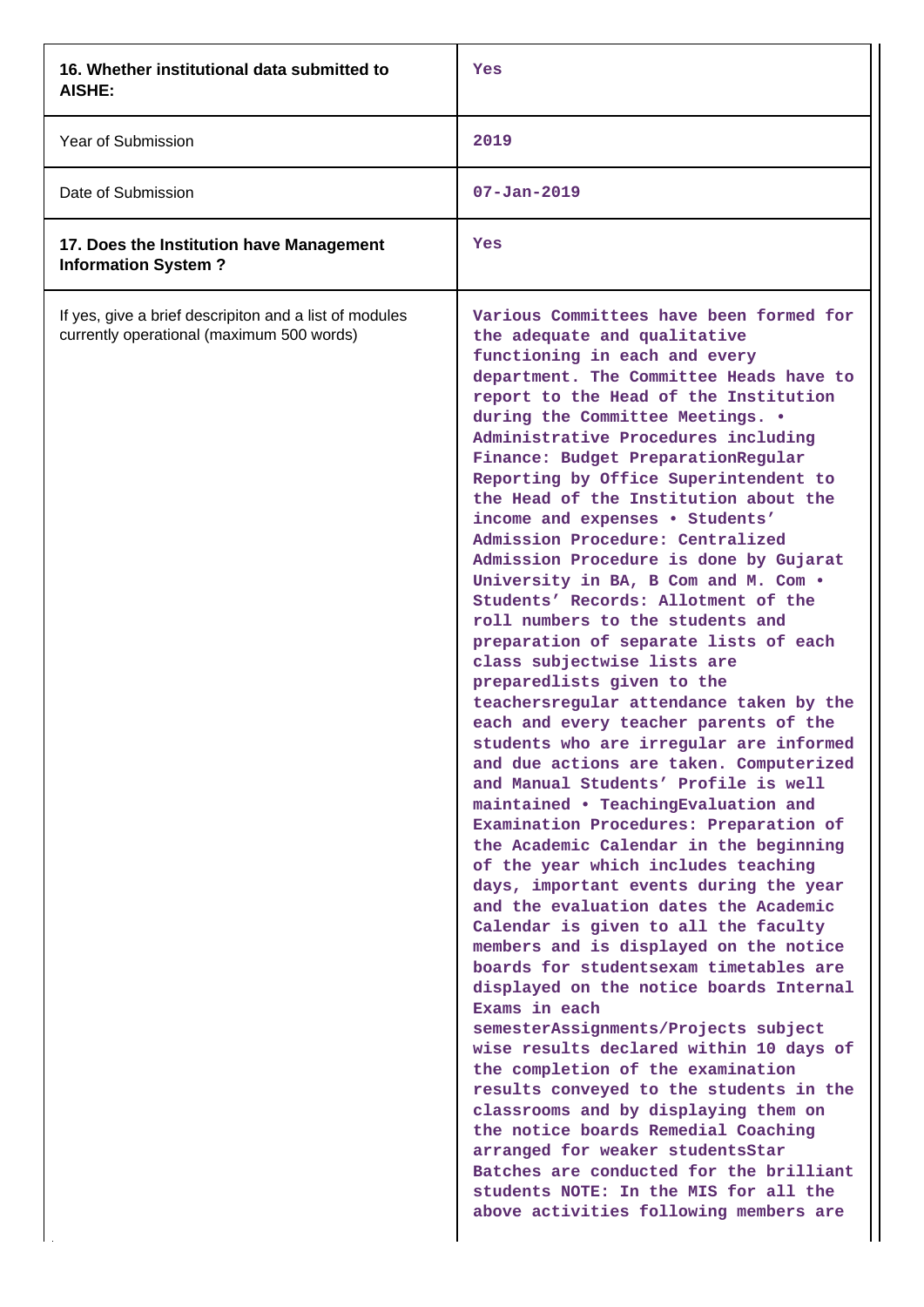**involved at every stage wherever necessary. PrincipalIQAC CoordinatorCommitteesHODsFaculty MembersStudentsStake Holders**

# **Part B**

# **CRITERION I – CURRICULAR ASPECTS**

## **1.1 – Curriculum Planning and Implementation**

 1.1.1 – Institution has the mechanism for well planned curriculum delivery and documentation. Explain in 500 words

 **? Preparation and circulation of the Institutional Academic Calendar amongst the faculty members on the very first day of the beginning of the academic year. It is also displayed everywhere in the campus and on the website ? Adherence to the proposed teaching and exam dates to a large extent ? Ensure open internet access to the faculty members of all the departments to help them download the updated syllabus from the Gujarat University website ? The Head of the Departments download the syllabus and circulate amongst the department members ? Department meetings with the Head of the Institution before the beginning of the semester ensure that there is no misunderstanding regarding**

**it. ? Teaching Plans are made by the departments and the syllabus is judiciously distributed amongst the department members. ? Value added courses, study tours, assignments, projects expert lectures etc., that can enhance the effective implementation of the curriculum are included in the teaching plans and approved by the Head of the Institution. ? Regular Academic Audit by the Head of the Institution ensures the effective implementation of the teaching plan. ? Feedback from the students and parents are taken in this regard and immediate action is taken on the issues reflected in the feedbacks. ? Extra Lectures are arranged and best possible efforts are made to prepare the students for better outcome**

| 1.1.2 - Certificate/ Diploma Courses introduced during the academic year             |                                                                                                                                           |                          |                   |                                                                                                         |                             |  |  |  |
|--------------------------------------------------------------------------------------|-------------------------------------------------------------------------------------------------------------------------------------------|--------------------------|-------------------|---------------------------------------------------------------------------------------------------------|-----------------------------|--|--|--|
| Certificate                                                                          | Diploma Courses                                                                                                                           | Dates of<br>Introduction | Duration          | Focus on employ<br>ability/entreprene<br>urship                                                         | <b>Skill</b><br>Development |  |  |  |
| Fashion<br>Designing                                                                 | $\mathbf 0$                                                                                                                               | 20/08/2019               | 4                 | Yes                                                                                                     | Yes                         |  |  |  |
| 1.2 - Academic Flexibility                                                           |                                                                                                                                           |                          |                   |                                                                                                         |                             |  |  |  |
| 1.2.1 - New programmes/courses introduced during the academic year                   |                                                                                                                                           |                          |                   |                                                                                                         |                             |  |  |  |
| Programme/Course                                                                     |                                                                                                                                           | Programme Specialization |                   | Dates of Introduction                                                                                   |                             |  |  |  |
|                                                                                      | No Data Entered/Not Applicable !!!                                                                                                        |                          |                   |                                                                                                         |                             |  |  |  |
|                                                                                      |                                                                                                                                           |                          | No file uploaded. |                                                                                                         |                             |  |  |  |
| affiliated Colleges (if applicable) during the academic year.                        |                                                                                                                                           |                          |                   | 1.2.2 - Programmes in which Choice Based Credit System (CBCS)/Elective course system implemented at the |                             |  |  |  |
|                                                                                      | Name of programmes adopting<br>Programme Specialization<br>Date of implementation of<br><b>CBCS</b><br><b>CBCS/Elective Course System</b> |                          |                   |                                                                                                         |                             |  |  |  |
|                                                                                      | No Data Entered/Not Applicable !!!                                                                                                        |                          |                   |                                                                                                         |                             |  |  |  |
| 1.2.3 – Students enrolled in Certificate/ Diploma Courses introduced during the year |                                                                                                                                           |                          |                   |                                                                                                         |                             |  |  |  |
|                                                                                      |                                                                                                                                           | Certificate              |                   | Diploma Course                                                                                          |                             |  |  |  |
|                                                                                      | Number of Students<br>469<br>0                                                                                                            |                          |                   |                                                                                                         |                             |  |  |  |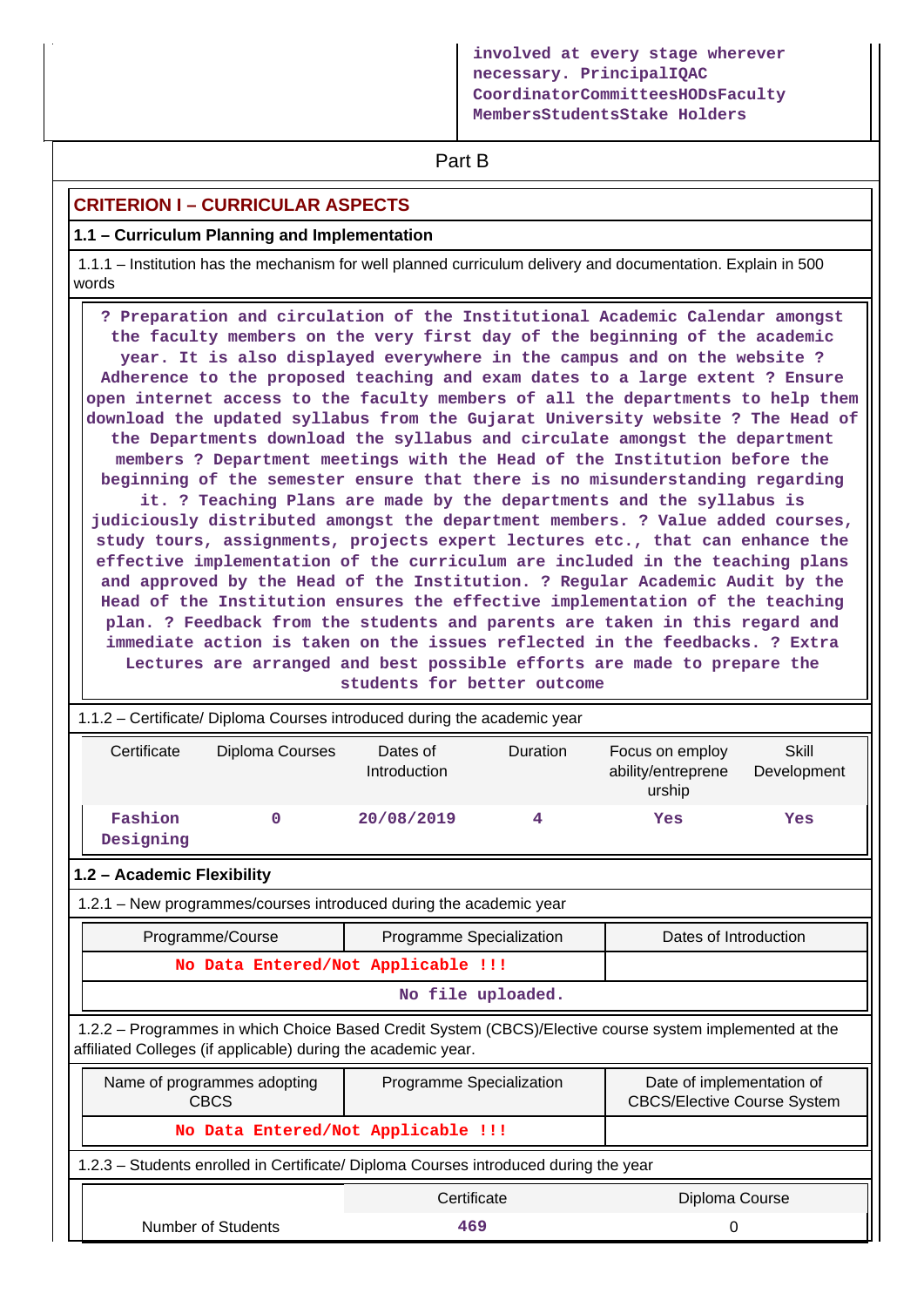|                                                                                                                                                                                                                                                                                                                                                                                                                                                                                    | 1.3 - Curriculum Enrichment       |                                                              |  |  |  |  |  |
|------------------------------------------------------------------------------------------------------------------------------------------------------------------------------------------------------------------------------------------------------------------------------------------------------------------------------------------------------------------------------------------------------------------------------------------------------------------------------------|-----------------------------------|--------------------------------------------------------------|--|--|--|--|--|
| 1.3.1 – Value-added courses imparting transferable and life skills offered during the year                                                                                                                                                                                                                                                                                                                                                                                         |                                   |                                                              |  |  |  |  |  |
| <b>Value Added Courses</b>                                                                                                                                                                                                                                                                                                                                                                                                                                                         | Date of Introduction              | Number of Students Enrolled                                  |  |  |  |  |  |
| Beauty and Health Care                                                                                                                                                                                                                                                                                                                                                                                                                                                             | 17/12/2018                        | 53                                                           |  |  |  |  |  |
| Tally GST                                                                                                                                                                                                                                                                                                                                                                                                                                                                          | 18/12/2018                        | 50                                                           |  |  |  |  |  |
| Gujarati Typing                                                                                                                                                                                                                                                                                                                                                                                                                                                                    | 15/01/2019                        | 15                                                           |  |  |  |  |  |
| Health Care Attendant                                                                                                                                                                                                                                                                                                                                                                                                                                                              | 15/07/2018                        | 26                                                           |  |  |  |  |  |
| Elderly Health Care<br>Management                                                                                                                                                                                                                                                                                                                                                                                                                                                  | 18/01/2019                        | 26                                                           |  |  |  |  |  |
| Proof Reading                                                                                                                                                                                                                                                                                                                                                                                                                                                                      | 01/01/2019                        | 15                                                           |  |  |  |  |  |
| Yog Teachers Training<br>Programme                                                                                                                                                                                                                                                                                                                                                                                                                                                 | 18/01/2019                        | 50                                                           |  |  |  |  |  |
| Acupressure                                                                                                                                                                                                                                                                                                                                                                                                                                                                        | 02/02/2019                        | 65                                                           |  |  |  |  |  |
| <b>Fashion Designing</b>                                                                                                                                                                                                                                                                                                                                                                                                                                                           | 20/08/2019                        | 80                                                           |  |  |  |  |  |
| Glass Painting                                                                                                                                                                                                                                                                                                                                                                                                                                                                     | 17/12/2018                        | 25                                                           |  |  |  |  |  |
| Rope Art                                                                                                                                                                                                                                                                                                                                                                                                                                                                           | 21/08/2018                        | 64                                                           |  |  |  |  |  |
|                                                                                                                                                                                                                                                                                                                                                                                                                                                                                    | No file uploaded.                 |                                                              |  |  |  |  |  |
| 1.3.2 - Field Projects / Internships under taken during the year                                                                                                                                                                                                                                                                                                                                                                                                                   |                                   |                                                              |  |  |  |  |  |
| Project/Programme Title                                                                                                                                                                                                                                                                                                                                                                                                                                                            | Programme Specialization          | No. of students enrolled for Field<br>Projects / Internships |  |  |  |  |  |
| <b>BA</b>                                                                                                                                                                                                                                                                                                                                                                                                                                                                          | Sociology, Economics,<br>Gujarati | 25                                                           |  |  |  |  |  |
| <b>BCom</b>                                                                                                                                                                                                                                                                                                                                                                                                                                                                        | Accountancy                       | 25                                                           |  |  |  |  |  |
|                                                                                                                                                                                                                                                                                                                                                                                                                                                                                    | No file uploaded.                 |                                                              |  |  |  |  |  |
| 1.4 - Feedback System                                                                                                                                                                                                                                                                                                                                                                                                                                                              |                                   |                                                              |  |  |  |  |  |
| 1.4.1 – Whether structured feedback received from all the stakeholders.                                                                                                                                                                                                                                                                                                                                                                                                            |                                   |                                                              |  |  |  |  |  |
| <b>Students</b>                                                                                                                                                                                                                                                                                                                                                                                                                                                                    |                                   | Yes                                                          |  |  |  |  |  |
| <b>Teachers</b>                                                                                                                                                                                                                                                                                                                                                                                                                                                                    |                                   | Yes                                                          |  |  |  |  |  |
| <b>Employers</b>                                                                                                                                                                                                                                                                                                                                                                                                                                                                   |                                   | Yes                                                          |  |  |  |  |  |
| Alumni                                                                                                                                                                                                                                                                                                                                                                                                                                                                             |                                   | Yes                                                          |  |  |  |  |  |
| Parents                                                                                                                                                                                                                                                                                                                                                                                                                                                                            |                                   | Yes                                                          |  |  |  |  |  |
| 1.4.2 - How the feedback obtained is being analyzed and utilized for overall development of the institution?<br>(maximum 500 words)                                                                                                                                                                                                                                                                                                                                                |                                   |                                                              |  |  |  |  |  |
| <b>Feedback Obtained</b>                                                                                                                                                                                                                                                                                                                                                                                                                                                           |                                   |                                                              |  |  |  |  |  |
| . Feedback from students is obtained through online forms on website, in hard<br>copy once in each semester and orally during the academic audit done by the<br>Head of the Institution The online suggestions and feedback are regularly<br>analyzed by the Head of the Institution and the issues are resolved on<br>immediate basis. The written feedbacks are analyzed by the Feedback Committee<br>and the analysis is handed over to the Head of the Institution for further |                                   |                                                              |  |  |  |  |  |

**action. The oral feedbacks are directly taken by the Head of the Institution. • Feedback from students is also obtained during the meetings of the Students' Council every fortnight with the Coordinator of the college and once in a month with the Head of the Institution. Apart from that every student is free to meet**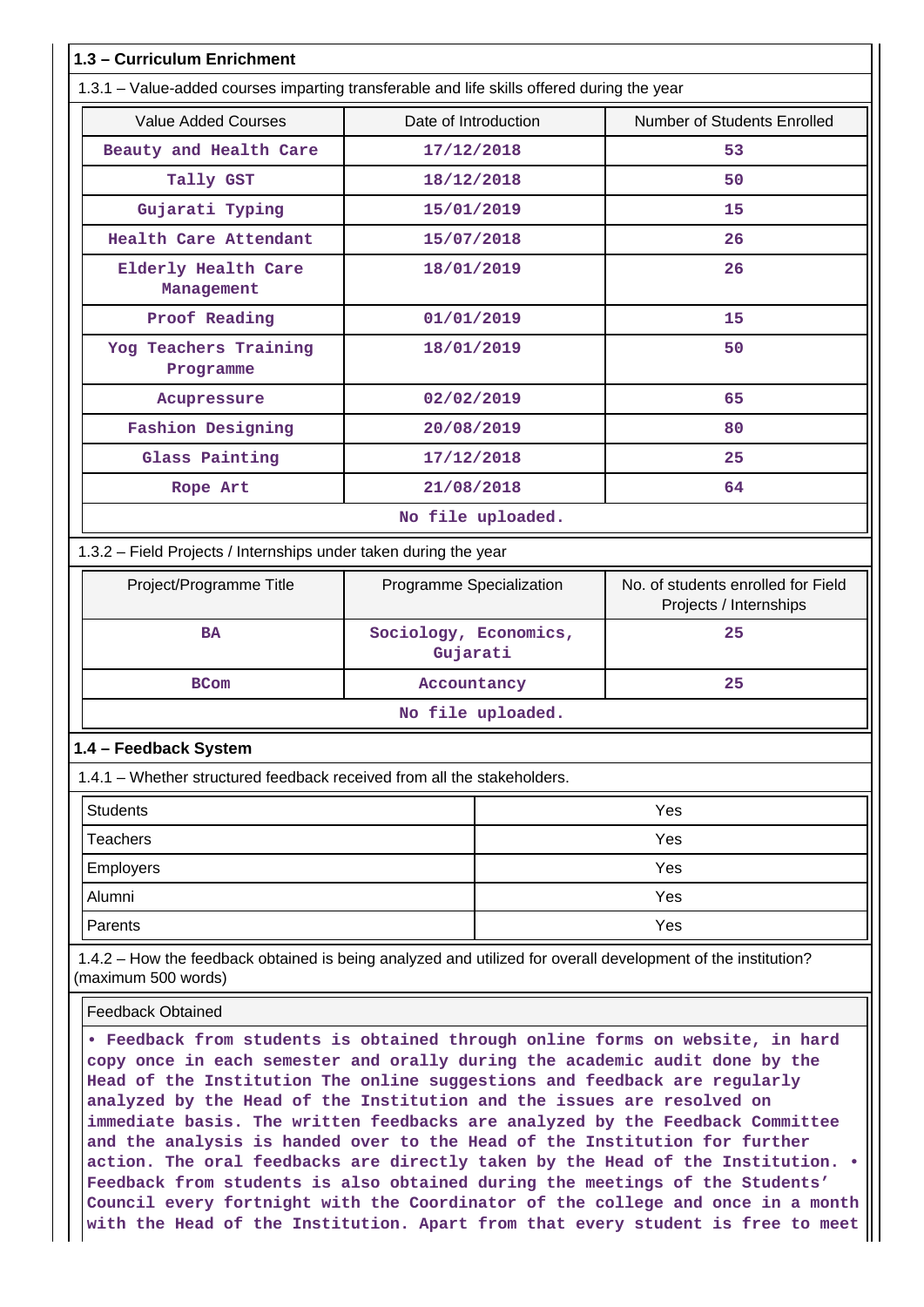**the Head of the Institution as and when required. • The Feedbacks from the teachers are sought during the staff meetings during the year • Feedbacks from the Alumni and Parents are taken online through a google form uploaded on the college website. • Feedbacks from the employers are regularly sought during the campus interviews and later after the placement.**

# **CRITERION II – TEACHING- LEARNING AND EVALUATION**

# **2.1 – Student Enrolment and Profile**

## 2.1.1 – Demand Ratio during the year

| Name of the<br>Programme   | Programme<br>Specialization | Number of seats<br>available | Number of<br>Application received | <b>Students Enrolled</b> |  |  |  |
|----------------------------|-----------------------------|------------------------------|-----------------------------------|--------------------------|--|--|--|
| <b>BA</b>                  | Sociology                   | 100                          |                                   | 70                       |  |  |  |
| <b>BA</b>                  | Economics                   |                              | 0                                 | 60                       |  |  |  |
| <b>BA</b>                  | Gujarati                    | 60                           | 0                                 | 64                       |  |  |  |
| <b>BCom</b>                | Accountancy                 |                              | 0                                 | 300                      |  |  |  |
| <b>MCom</b><br>Accountancy |                             | 125                          | 0                                 | 124                      |  |  |  |
| No file uploaded.          |                             |                              |                                   |                          |  |  |  |

# **2.2 – Catering to Student Diversity**

2.2.1 – Student - Full time teacher ratio (current year data)

| Year | Number of          | Number of          | Number of                              | Number of        | Number of        |
|------|--------------------|--------------------|----------------------------------------|------------------|------------------|
|      | students enrolled  | students enrolled  | fulltime teachers<br>fulltime teachers |                  | teachers         |
|      | in the institution | in the institution | available in the                       | available in the | teaching both UG |
|      | (UG)               | (PG)               | institution<br>institution             |                  | and PG courses   |
|      |                    |                    | teaching only UG Iteaching only PG     |                  |                  |
|      |                    |                    | courses                                | courses          |                  |
| 2018 | 1344               | 222                |                                        |                  |                  |

## **2.3 – Teaching - Learning Process**

 2.3.1 – Percentage of teachers using ICT for effective teaching with Learning Management Systems (LMS), Elearning resources etc. (current year data)

| Number of<br><b>Teachers on Roll</b>                                                                                                                                                                                                                                                                                                                                                                                                                                                                                                                                                                                                             | Number of<br>teachers using<br>ICT (LMS, e-<br>Resources)                                         | Number of ICT<br><b>ICT Toolsand</b><br>enabled<br>resources<br>available<br><b>Classrooms</b> |                | Numberof smart<br>classrooms | E-resources and<br>techniques used |  |
|--------------------------------------------------------------------------------------------------------------------------------------------------------------------------------------------------------------------------------------------------------------------------------------------------------------------------------------------------------------------------------------------------------------------------------------------------------------------------------------------------------------------------------------------------------------------------------------------------------------------------------------------------|---------------------------------------------------------------------------------------------------|------------------------------------------------------------------------------------------------|----------------|------------------------------|------------------------------------|--|
| $12 \overline{ }$                                                                                                                                                                                                                                                                                                                                                                                                                                                                                                                                                                                                                                | 12                                                                                                | 7                                                                                              | $\overline{2}$ | $\overline{2}$               | 7                                  |  |
|                                                                                                                                                                                                                                                                                                                                                                                                                                                                                                                                                                                                                                                  | 2.3.2 - Students mentoring system available in the institution? Give details. (maximum 500 words) |                                                                                                |                |                              |                                    |  |
| Yes, we do have student mentoring system in our college. We form Star Batches and Remedial Batches in each<br>class. The students who secure first class or distinction are listed in the Star Batch. The students who secure<br>Second Class or Pass Class or if they fail, they are listed in the Remedial Batch. Special lectures are arranged<br>for both the batches and the teachers work hard to improve their results. The teachers are also available in the<br>campus after the lectures and the students are free to approach them for their questions and doubts. Separate<br>registers are maintained for both the type of batches. |                                                                                                   |                                                                                                |                |                              |                                    |  |
| Number of students enrolled in the<br>Number of fulltime teachers<br>Mentor: Mentee Ratio<br>institution                                                                                                                                                                                                                                                                                                                                                                                                                                                                                                                                         |                                                                                                   |                                                                                                |                |                              |                                    |  |
| 9<br>1566<br>1:174                                                                                                                                                                                                                                                                                                                                                                                                                                                                                                                                                                                                                               |                                                                                                   |                                                                                                |                |                              |                                    |  |
| 2.4 – Teacher Profile and Quality                                                                                                                                                                                                                                                                                                                                                                                                                                                                                                                                                                                                                |                                                                                                   |                                                                                                |                |                              |                                    |  |
| 2.4.1 – Number of full time teachers appointed during the year                                                                                                                                                                                                                                                                                                                                                                                                                                                                                                                                                                                   |                                                                                                   |                                                                                                |                |                              |                                    |  |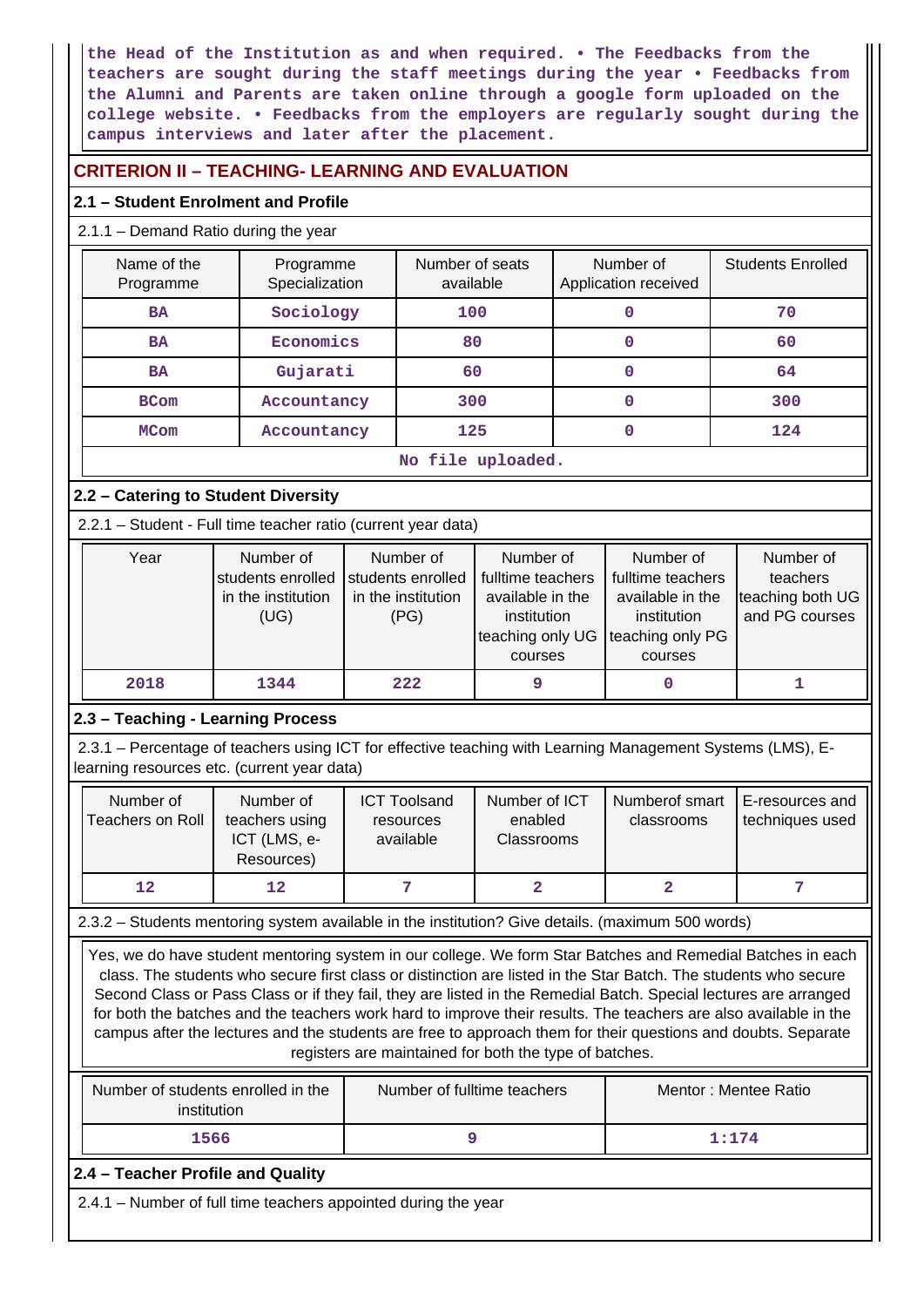|                                                                                                                                                                                                                                                                                                                                                                                                                                                                                                                                   | No. of sanctioned<br>positions                                                                                                                                                                         |  | No. of filled positions |                                                                                 | Vacant positions                     |                   | Positions filled during<br>the current year |            |                                                                                       | No. of faculty with<br>Ph.D                                                                                                                                                                                                                                                                                                        |
|-----------------------------------------------------------------------------------------------------------------------------------------------------------------------------------------------------------------------------------------------------------------------------------------------------------------------------------------------------------------------------------------------------------------------------------------------------------------------------------------------------------------------------------|--------------------------------------------------------------------------------------------------------------------------------------------------------------------------------------------------------|--|-------------------------|---------------------------------------------------------------------------------|--------------------------------------|-------------------|---------------------------------------------|------------|---------------------------------------------------------------------------------------|------------------------------------------------------------------------------------------------------------------------------------------------------------------------------------------------------------------------------------------------------------------------------------------------------------------------------------|
|                                                                                                                                                                                                                                                                                                                                                                                                                                                                                                                                   | 27                                                                                                                                                                                                     |  | 12                      | 15                                                                              |                                      | $\mathbf{0}$      |                                             |            | 6                                                                                     |                                                                                                                                                                                                                                                                                                                                    |
|                                                                                                                                                                                                                                                                                                                                                                                                                                                                                                                                   | International level from Government, recognised bodies during the year)                                                                                                                                |  |                         |                                                                                 |                                      |                   |                                             |            |                                                                                       | 2.4.2 - Honours and recognition received by teachers (received awards, recognition, fellowships at State, National,                                                                                                                                                                                                                |
|                                                                                                                                                                                                                                                                                                                                                                                                                                                                                                                                   | Year of Award<br>Name of full time teachers<br>receiving awards from<br>state level, national level,<br>international level                                                                            |  |                         |                                                                                 |                                      |                   | Designation                                 |            | Name of the award,<br>fellowship, received from<br>Government or recognized<br>bodies |                                                                                                                                                                                                                                                                                                                                    |
|                                                                                                                                                                                                                                                                                                                                                                                                                                                                                                                                   | 2019                                                                                                                                                                                                   |  |                         | 1                                                                               |                                      |                   | Principal(in-<br>charge)                    |            |                                                                                       | All India College<br>Principals<br>Association                                                                                                                                                                                                                                                                                     |
|                                                                                                                                                                                                                                                                                                                                                                                                                                                                                                                                   |                                                                                                                                                                                                        |  |                         |                                                                                 |                                      | No file uploaded. |                                             |            |                                                                                       |                                                                                                                                                                                                                                                                                                                                    |
|                                                                                                                                                                                                                                                                                                                                                                                                                                                                                                                                   | 2.5 - Evaluation Process and Reforms                                                                                                                                                                   |  |                         |                                                                                 |                                      |                   |                                             |            |                                                                                       |                                                                                                                                                                                                                                                                                                                                    |
| the year                                                                                                                                                                                                                                                                                                                                                                                                                                                                                                                          |                                                                                                                                                                                                        |  |                         |                                                                                 |                                      |                   |                                             |            |                                                                                       | 2.5.1 – Number of days from the date of semester-end/ year- end examination till the declaration of results during                                                                                                                                                                                                                 |
| Programme Name<br>Programme Code<br>Semester/year<br>Last date of the last<br>semester-end/year-<br>end examination                                                                                                                                                                                                                                                                                                                                                                                                               |                                                                                                                                                                                                        |  |                         | Date of declaration of<br>results of semester-<br>end/ year- end<br>examination |                                      |                   |                                             |            |                                                                                       |                                                                                                                                                                                                                                                                                                                                    |
|                                                                                                                                                                                                                                                                                                                                                                                                                                                                                                                                   | <b>BCom</b>                                                                                                                                                                                            |  | 31                      |                                                                                 | 2019                                 |                   |                                             | 27/03/2019 |                                                                                       | 11/05/2019                                                                                                                                                                                                                                                                                                                         |
|                                                                                                                                                                                                                                                                                                                                                                                                                                                                                                                                   | <b>BA</b>                                                                                                                                                                                              |  | 11                      |                                                                                 | 2019                                 |                   |                                             | 27/03/2019 | 06/05/2019                                                                            |                                                                                                                                                                                                                                                                                                                                    |
|                                                                                                                                                                                                                                                                                                                                                                                                                                                                                                                                   | <b>MCom</b>                                                                                                                                                                                            |  | 33                      |                                                                                 | 2019                                 |                   |                                             | 26/03/2019 | 24/05/2019                                                                            |                                                                                                                                                                                                                                                                                                                                    |
|                                                                                                                                                                                                                                                                                                                                                                                                                                                                                                                                   |                                                                                                                                                                                                        |  |                         |                                                                                 |                                      | No file uploaded. |                                             |            |                                                                                       |                                                                                                                                                                                                                                                                                                                                    |
|                                                                                                                                                                                                                                                                                                                                                                                                                                                                                                                                   |                                                                                                                                                                                                        |  |                         |                                                                                 |                                      |                   |                                             |            |                                                                                       | 2.5.2 - Reforms initiated on Continuous Internal Evaluation(CIE) system at the institutional level (250 words)                                                                                                                                                                                                                     |
|                                                                                                                                                                                                                                                                                                                                                                                                                                                                                                                                   |                                                                                                                                                                                                        |  |                         |                                                                                 | are also evaluated as a part of CIE. |                   |                                             |            |                                                                                       | The college ensures that each department takes class tests of each topic after<br>its completion in each subject. The students are also evaluated through Quiz<br>Competitions, Class Seminars and Presentations in the class on a given topic.<br>Assignments and Projects are given in each subject by all the departments. They |
| words)                                                                                                                                                                                                                                                                                                                                                                                                                                                                                                                            |                                                                                                                                                                                                        |  |                         |                                                                                 |                                      |                   |                                             |            |                                                                                       | 2.5.3 – Academic calendar prepared and adhered for conduct of Examination and other related matters (250)                                                                                                                                                                                                                          |
| . The Institutional Academic Calendar is prepared on the lines of the<br>University Academic Calendar . It is prepared on the very first day of the<br>beginning of the academic term . All the major activities of the year are<br>planned and dates are fixed for them . Examination (Both Internal and External)<br>dates are also mentioned in the academic calendar . The Academic Calendar is<br>given to each Department in the first staff meeting . The institution ensures<br>strict adherence to the academic calendar |                                                                                                                                                                                                        |  |                         |                                                                                 |                                      |                   |                                             |            |                                                                                       |                                                                                                                                                                                                                                                                                                                                    |
|                                                                                                                                                                                                                                                                                                                                                                                                                                                                                                                                   | 2.6 – Student Performance and Learning Outcomes                                                                                                                                                        |  |                         |                                                                                 |                                      |                   |                                             |            |                                                                                       |                                                                                                                                                                                                                                                                                                                                    |
|                                                                                                                                                                                                                                                                                                                                                                                                                                                                                                                                   | 2.6.1 – Program outcomes, program specific outcomes and course outcomes for all programs offered by the<br>institution are stated and displayed in website of the institution (to provide the weblink) |  |                         |                                                                                 |                                      |                   |                                             |            |                                                                                       |                                                                                                                                                                                                                                                                                                                                    |
|                                                                                                                                                                                                                                                                                                                                                                                                                                                                                                                                   | http://mpmhcollege.edu.in/result-analysis/                                                                                                                                                             |  |                         |                                                                                 |                                      |                   |                                             |            |                                                                                       |                                                                                                                                                                                                                                                                                                                                    |
|                                                                                                                                                                                                                                                                                                                                                                                                                                                                                                                                   |                                                                                                                                                                                                        |  |                         |                                                                                 |                                      |                   |                                             |            |                                                                                       |                                                                                                                                                                                                                                                                                                                                    |
| 2.6.2 - Pass percentage of students<br>Programme<br>Number of<br>Number of<br>Programme<br>Programme<br>Code<br>Name<br>Specialization<br>students<br>students passed<br>appeared in the<br>in final year                                                                                                                                                                                                                                                                                                                         |                                                                                                                                                                                                        |  |                         |                                                                                 |                                      | Pass Percentage   |                                             |            |                                                                                       |                                                                                                                                                                                                                                                                                                                                    |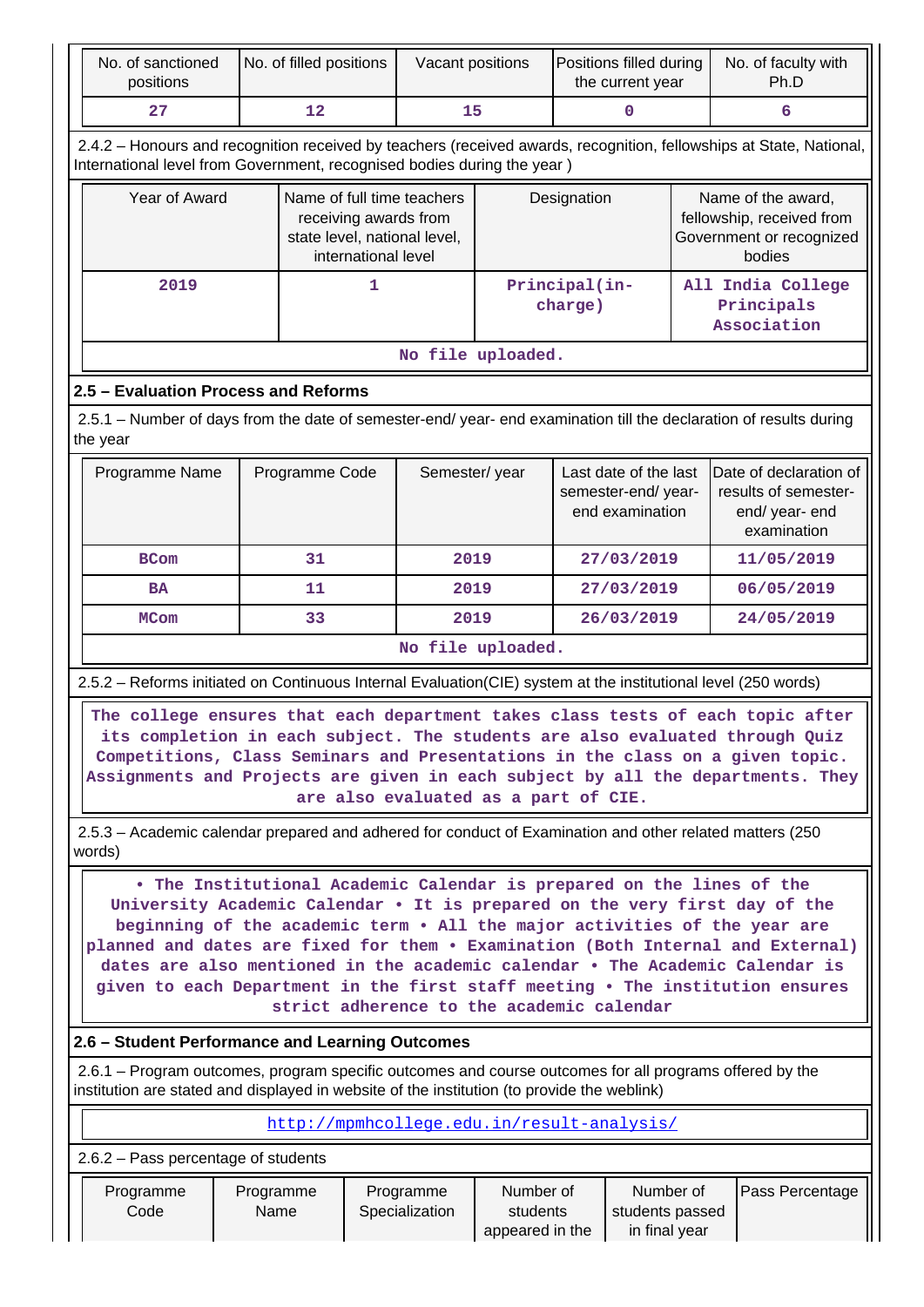|                                                                                                                                                                           |                                                                                                        |                                    | final year<br>examination     |  | examination               |                                    |  |
|---------------------------------------------------------------------------------------------------------------------------------------------------------------------------|--------------------------------------------------------------------------------------------------------|------------------------------------|-------------------------------|--|---------------------------|------------------------------------|--|
| 31                                                                                                                                                                        | <b>BCom</b>                                                                                            | Accountancy                        | 286                           |  | 273                       | 95                                 |  |
| 11                                                                                                                                                                        | <b>BA</b>                                                                                              | Sociology                          | 57                            |  | 47                        | 83                                 |  |
| 11                                                                                                                                                                        | <b>BA</b>                                                                                              | Gujarati                           | 23                            |  | 19                        | 83                                 |  |
| 11                                                                                                                                                                        | <b>BA</b>                                                                                              | Economics                          | 45                            |  | 40                        | 89                                 |  |
| 33                                                                                                                                                                        | <b>MCom</b>                                                                                            | Accountancy                        | 97                            |  | 95                        | 98                                 |  |
|                                                                                                                                                                           |                                                                                                        |                                    | No file uploaded.             |  |                           |                                    |  |
| 2.7 - Student Satisfaction Survey                                                                                                                                         |                                                                                                        |                                    |                               |  |                           |                                    |  |
| 2.7.1 - Student Satisfaction Survey (SSS) on overall institutional performance (Institution may design the<br>questionnaire) (results and details be provided as weblink) |                                                                                                        |                                    |                               |  |                           |                                    |  |
|                                                                                                                                                                           | http://mpmhcollege.edu.in/student-satisfaction-survey-analysis/                                        |                                    |                               |  |                           |                                    |  |
|                                                                                                                                                                           | CRITERION III – RESEARCH, INNOVATIONS AND EXTENSION                                                    |                                    |                               |  |                           |                                    |  |
|                                                                                                                                                                           | 3.1 - Resource Mobilization for Research                                                               |                                    |                               |  |                           |                                    |  |
|                                                                                                                                                                           | 3.1.1 - Research funds sanctioned and received from various agencies, industry and other organisations |                                    |                               |  |                           |                                    |  |
| Nature of the Project                                                                                                                                                     | Duration                                                                                               |                                    | Name of the funding<br>agency |  | Total grant<br>sanctioned | Amount received<br>during the year |  |
| Total                                                                                                                                                                     | 0                                                                                                      |                                    | $\mathbf 0$                   |  | 0                         | $\mathbf 0$                        |  |
| No file uploaded.                                                                                                                                                         |                                                                                                        |                                    |                               |  |                           |                                    |  |
| 3.2 - Innovation Ecosystem                                                                                                                                                |                                                                                                        |                                    |                               |  |                           |                                    |  |
| 3.2.1 - Workshops/Seminars Conducted on Intellectual Property Rights (IPR) and Industry-Academia Innovative<br>practices during the year                                  |                                                                                                        |                                    |                               |  |                           |                                    |  |
| Title of workshop/seminar<br>Name of the Dept.<br>Date                                                                                                                    |                                                                                                        |                                    |                               |  |                           |                                    |  |
|                                                                                                                                                                           |                                                                                                        | No Data Entered/Not Applicable !!! |                               |  |                           |                                    |  |
|                                                                                                                                                                           | 3.2.2 - Awards for Innovation won by Institution/Teachers/Research scholars/Students during the year   |                                    |                               |  |                           |                                    |  |
| Title of the innovation                                                                                                                                                   | Name of Awardee                                                                                        |                                    | Awarding Agency               |  | Date of award             | Category                           |  |
|                                                                                                                                                                           |                                                                                                        | No Data Entered/Not Applicable !!! |                               |  |                           |                                    |  |
|                                                                                                                                                                           |                                                                                                        |                                    | No file uploaded.             |  |                           |                                    |  |
|                                                                                                                                                                           | 3.2.3 - No. of Incubation centre created, start-ups incubated on campus during the year                |                                    |                               |  |                           |                                    |  |
| Incubation<br>Center                                                                                                                                                      | Name                                                                                                   | Sponsered By                       | Name of the<br>Start-up       |  | Nature of Start-<br>up    | Date of<br>Commencement            |  |
|                                                                                                                                                                           |                                                                                                        | No Data Entered/Not Applicable !!! |                               |  |                           |                                    |  |
|                                                                                                                                                                           |                                                                                                        |                                    | No file uploaded.             |  |                           |                                    |  |
|                                                                                                                                                                           | 3.3 - Research Publications and Awards                                                                 |                                    |                               |  |                           |                                    |  |
|                                                                                                                                                                           | 3.3.1 - Incentive to the teachers who receive recognition/awards                                       |                                    |                               |  |                           |                                    |  |
| <b>State</b>                                                                                                                                                              |                                                                                                        |                                    | National                      |  |                           | International                      |  |
| 0                                                                                                                                                                         |                                                                                                        |                                    | 1                             |  |                           | 0                                  |  |
|                                                                                                                                                                           | 3.3.2 - Ph. Ds awarded during the year (applicable for PG College, Research Center)                    |                                    |                               |  |                           |                                    |  |
|                                                                                                                                                                           | Name of the Department                                                                                 |                                    |                               |  | Number of PhD's Awarded   |                                    |  |
|                                                                                                                                                                           | 0                                                                                                      |                                    |                               |  | 0                         |                                    |  |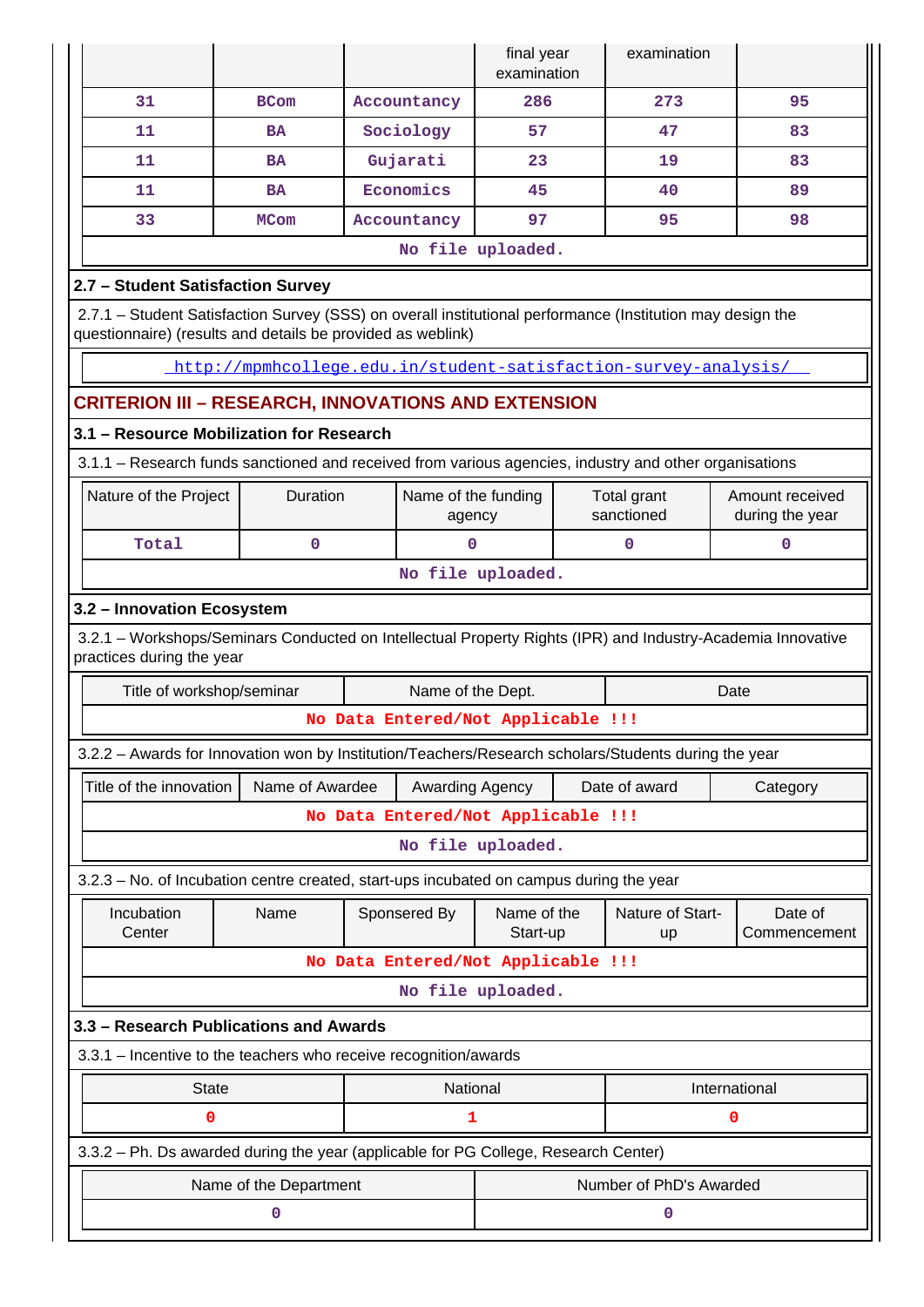| 3.3.3 - Research Publications in the Journals notified on UGC website during the year                                                                                                                              |                   |                  |                        |                                                 |                       |                                                                    |   |                                                                    |
|--------------------------------------------------------------------------------------------------------------------------------------------------------------------------------------------------------------------|-------------------|------------------|------------------------|-------------------------------------------------|-----------------------|--------------------------------------------------------------------|---|--------------------------------------------------------------------|
| <b>Type</b>                                                                                                                                                                                                        |                   | Department       |                        |                                                 | Number of Publication |                                                                    |   | Average Impact Factor (if<br>any)                                  |
| National                                                                                                                                                                                                           |                   | English          |                        |                                                 | 1                     |                                                                    | 0 |                                                                    |
| National                                                                                                                                                                                                           |                   | Gujarati         |                        |                                                 | 3                     |                                                                    |   | 0                                                                  |
| International                                                                                                                                                                                                      |                   | English          |                        |                                                 | 1                     |                                                                    |   | 0                                                                  |
|                                                                                                                                                                                                                    |                   |                  | No file uploaded.      |                                                 |                       |                                                                    |   |                                                                    |
| 3.3.4 - Books and Chapters in edited Volumes / Books published, and papers in National/International Conference<br>Proceedings per Teacher during the year                                                         |                   |                  |                        |                                                 |                       |                                                                    |   |                                                                    |
|                                                                                                                                                                                                                    | Department        |                  |                        |                                                 |                       | Number of Publication                                              |   |                                                                    |
|                                                                                                                                                                                                                    | Commerce          |                  |                        |                                                 |                       | 1                                                                  |   |                                                                    |
|                                                                                                                                                                                                                    | English           |                  |                        |                                                 |                       | 5                                                                  |   |                                                                    |
|                                                                                                                                                                                                                    | Gujarati          |                  |                        |                                                 |                       | $\mathbf{2}$                                                       |   |                                                                    |
|                                                                                                                                                                                                                    | Economics         |                  |                        |                                                 |                       | $\overline{a}$                                                     |   |                                                                    |
|                                                                                                                                                                                                                    | Sociology         |                  |                        |                                                 |                       | 3                                                                  |   |                                                                    |
|                                                                                                                                                                                                                    |                   |                  |                        | View File                                       |                       |                                                                    |   |                                                                    |
| 3.3.5 - Bibliometrics of the publications during the last Academic year based on average citation index in Scopus/<br>Web of Science or PubMed/ Indian Citation Index                                              |                   |                  |                        |                                                 |                       |                                                                    |   |                                                                    |
| Title of the<br>Paper                                                                                                                                                                                              | Name of<br>Author | Title of journal |                        | Year of<br><b>Citation Index</b><br>publication |                       | Institutional<br>affiliation as<br>mentioned in<br>the publication |   | Number of<br>citations<br>excluding self<br>citation               |
| $\mathbf 0$                                                                                                                                                                                                        | $\mathbf 0$       | $\mathbf 0$      |                        | 2019                                            | $\mathbf 0$           | 0                                                                  |   | $\mathbf 0$                                                        |
|                                                                                                                                                                                                                    |                   |                  |                        | View File                                       |                       |                                                                    |   |                                                                    |
| 3.3.6 - h-Index of the Institutional Publications during the year. (based on Scopus/ Web of science)                                                                                                               |                   |                  |                        |                                                 |                       |                                                                    |   |                                                                    |
| Title of the<br>Paper                                                                                                                                                                                              | Name of<br>Author | Title of journal | Year of<br>publication |                                                 | h-index               | Number of<br>citations<br>excluding self<br>citation               |   | Institutional<br>affiliation as<br>mentioned in<br>the publication |
| $\mathbf 0$                                                                                                                                                                                                        | 0                 | $\mathbf 0$      | 2019                   |                                                 | $\mathbf 0$           | $\mathbf{0}$                                                       |   | $\mathbf{0}$                                                       |
|                                                                                                                                                                                                                    |                   |                  | No file uploaded.      |                                                 |                       |                                                                    |   |                                                                    |
| 3.3.7 - Faculty participation in Seminars/Conferences and Symposia during the year:                                                                                                                                |                   |                  |                        |                                                 |                       |                                                                    |   |                                                                    |
| Number of Faculty                                                                                                                                                                                                  |                   | International    | National               |                                                 | <b>State</b>          |                                                                    |   | Local                                                              |
| Attended/Semina<br>rs/Workshops                                                                                                                                                                                    |                   | 0                | 24                     |                                                 | 7                     |                                                                    |   | $\overline{2}$                                                     |
| Presented<br>papers                                                                                                                                                                                                |                   | 0                | 10                     |                                                 | 4                     |                                                                    |   | $\mathbf 0$                                                        |
| Resource<br>persons                                                                                                                                                                                                |                   | $\mathbf 0$      | 0                      |                                                 | $\mathbf 0$           |                                                                    |   | $\overline{2}$                                                     |
|                                                                                                                                                                                                                    |                   |                  | No file uploaded.      |                                                 |                       |                                                                    |   |                                                                    |
| 3.4 - Extension Activities                                                                                                                                                                                         |                   |                  |                        |                                                 |                       |                                                                    |   |                                                                    |
| 3.4.1 – Number of extension and outreach programmes conducted in collaboration with industry, community and<br>Non- Government Organisations through NSS/NCC/Red cross/Youth Red Cross (YRC) etc., during the year |                   |                  |                        |                                                 |                       |                                                                    |   |                                                                    |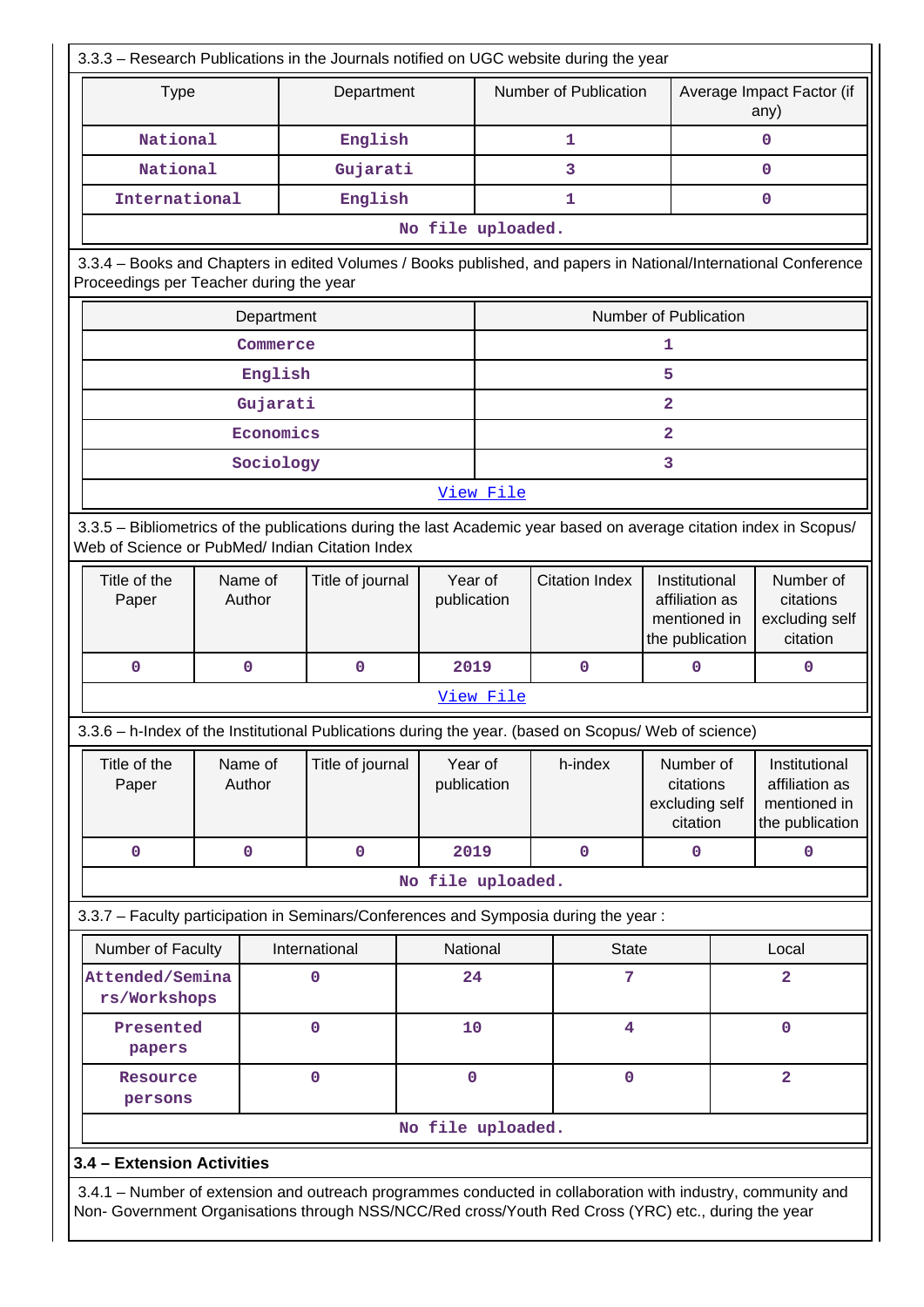| Title of the activities                                                                                 | Organising unit/agency/<br>collaborating agency | Number of teachers<br>participated in such<br>activities | Number of students<br>participated in such<br>activities |
|---------------------------------------------------------------------------------------------------------|-------------------------------------------------|----------------------------------------------------------|----------------------------------------------------------|
| Awareness towards<br>Handwash                                                                           | <b>YRC</b>                                      | $\overline{a}$                                           | 6                                                        |
| Awareness towards<br>Cleanliness in<br>Surroundings                                                     | <b>YRC</b>                                      | $\overline{a}$                                           | 7                                                        |
| T. B. Awareness and<br>Clinical Camp                                                                    | <b>YRC</b>                                      | $\overline{2}$                                           | 13                                                       |
| Awareness towards<br>Handwash and<br>Cleanliness in<br>Surroundings                                     | <b>YRC</b>                                      | $\overline{a}$                                           | 12                                                       |
| Shooting of a<br>documentary on<br>Healthy Ageing in<br>the schools and<br>colleges of<br>Ahmedabad     | <b>YRC</b>                                      | $\overline{\mathbf{2}}$                                  | 14                                                       |
| A documentary film<br>shooting of the<br>work done in three<br>years in the<br>adopted<br>villageMujpur | <b>YRC</b>                                      | $\overline{\mathbf{2}}$                                  | 11                                                       |
| A Street Play<br>performance on<br><b>Healthy Ageing</b>                                                | <b>YRC</b>                                      | $\overline{\mathbf{2}}$                                  | 4                                                        |
| Awareness towards<br><b>Healthy Ageing</b><br>through Yoga at<br>Jeevan Sandhya<br>Vriddhashram         | YRC                                             | $\overline{\mathbf{2}}$                                  | 3                                                        |
| Awareness towards<br><b>Healthy Ageing</b><br>through Yoga<br>atPrabandh<br>Vriddhashram                | <b>YRC</b>                                      | $\overline{2}$                                           | $\overline{4}$                                           |
| Awareness towards<br><b>Healthy Ageing</b><br>through Yoga in<br>Community                              | <b>YRC</b>                                      | $\overline{a}$                                           | 5                                                        |
| Awareness towards<br><b>Healthy Ageing</b><br>through Yoga at<br>Triveni School                         | <b>YRC</b>                                      | $\overline{a}$                                           | 5                                                        |
| Office Work To<br>stamp, scan and<br>post the primary<br>health Checkup<br>certificates                 | <b>YRC</b>                                      | $\overline{a}$                                           | 22                                                       |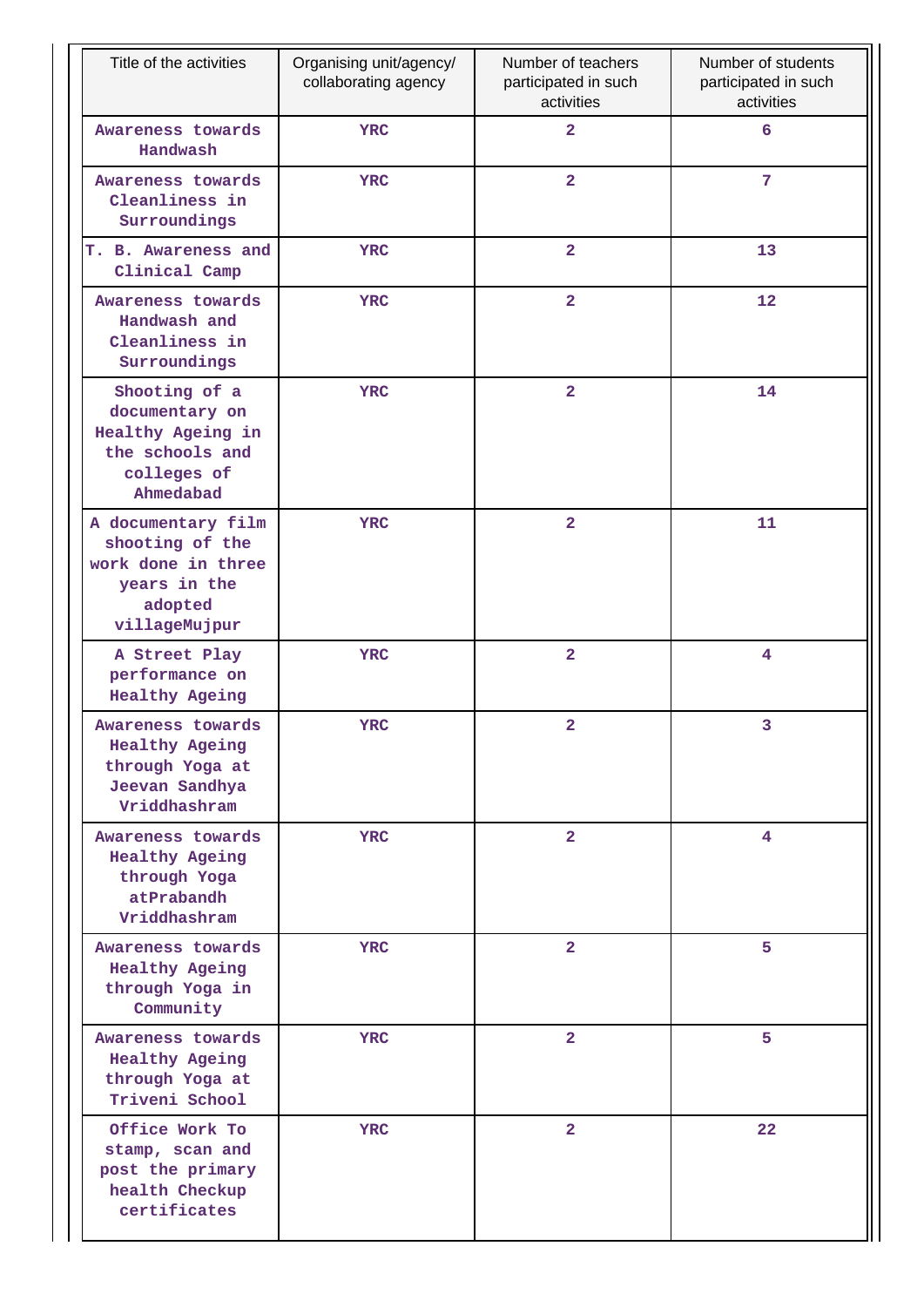| Office Work for<br>Elderly Health Care<br>Course                                                                                                                                                               |            | <b>YRC</b>                                         |                                        |                   | $\mathbf{2}$                                            |     | 8                                                                                           |  |  |
|----------------------------------------------------------------------------------------------------------------------------------------------------------------------------------------------------------------|------------|----------------------------------------------------|----------------------------------------|-------------------|---------------------------------------------------------|-----|---------------------------------------------------------------------------------------------|--|--|
| EAT and MEET<br>Donation of Rs<br>15000 was done by<br>the college girls<br>to the Mahipatram<br>Rupram Ashram from<br>their earnings<br>through food stalls                                                   |            | <b>ROTARACT</b>                                    |                                        |                   | 10                                                      |     | 56                                                                                          |  |  |
| <b>PASTI Se PADHAI</b>                                                                                                                                                                                         |            | <b>ROTARACT</b>                                    |                                        |                   | 10                                                      | 800 |                                                                                             |  |  |
| Donation in Kerala<br>Flood Relief<br>Account Rs. 90,251                                                                                                                                                       |            | <b>ROTARACT</b>                                    |                                        |                   | 10                                                      |     | 1500                                                                                        |  |  |
| Cleanliness Drive                                                                                                                                                                                              |            | <b>HPCL</b>                                        |                                        |                   | 15                                                      |     | 42                                                                                          |  |  |
| Free Hb Test of the<br>women of Kujad<br>village                                                                                                                                                               |            | <b>NSS</b>                                         |                                        |                   | 5                                                       |     | 5                                                                                           |  |  |
| Campus Safai                                                                                                                                                                                                   |            | <b>NSS</b>                                         |                                        |                   | 5                                                       |     | 45                                                                                          |  |  |
| Registration of 500<br>new voters from the<br>college by the NSS<br>Campus Ambassador<br>Trusha Gurung                                                                                                         | <b>NSS</b> |                                                    |                                        |                   | $\overline{2}$                                          |     | $\mathbf{1}$                                                                                |  |  |
| Cancer Awareness<br>Program in Hathijan<br>Village                                                                                                                                                             |            | <b>NSS</b>                                         |                                        |                   | $\mathbf{1}$                                            |     | $\overline{\mathbf{2}}$                                                                     |  |  |
| Preparation of Ma<br>Card and Ma<br>Vatsalya Card                                                                                                                                                              |            | <b>NSS</b>                                         |                                        |                   | 1                                                       |     | $\mathbf{2}$                                                                                |  |  |
| Annual NSS Camp at<br>Kujad Village                                                                                                                                                                            |            | <b>NSS</b>                                         |                                        | 5                 |                                                         |     | 40                                                                                          |  |  |
|                                                                                                                                                                                                                |            |                                                    |                                        | No file uploaded. |                                                         |     |                                                                                             |  |  |
| 3.4.2 - Awards and recognition received for extension activities from Government and other recognized bodies<br>during the year                                                                                |            |                                                    |                                        |                   |                                                         |     |                                                                                             |  |  |
| Name of the activity                                                                                                                                                                                           |            | Award/Recognition                                  |                                        |                   | <b>Awarding Bodies</b>                                  |     | <b>Benefited</b>                                                                            |  |  |
| 0                                                                                                                                                                                                              |            | $\mathbf 0$                                        |                                        |                   | $\mathbf 0$                                             |     | 0                                                                                           |  |  |
|                                                                                                                                                                                                                |            |                                                    |                                        | No file uploaded. |                                                         |     |                                                                                             |  |  |
| 3.4.3 - Students participating in extension activities with Government Organisations, Non-Government<br>Organisations and programmes such as Swachh Bharat, Aids Awareness, Gender Issue, etc. during the year |            |                                                    |                                        |                   |                                                         |     |                                                                                             |  |  |
| Name of the scheme                                                                                                                                                                                             |            | Organising unit/Agen<br>cy/collaborating<br>agency | Name of the activity                   |                   | Number of teachers<br>participated in such<br>activites |     | Number of students<br>Number of students<br>participated in such<br>activites<br>175<br>453 |  |  |
| Swachhata<br>Pakhwada                                                                                                                                                                                          |            | <b>HPCL</b>                                        | Drawing and<br>Painting<br>Competition |                   | 5                                                       |     |                                                                                             |  |  |
| <b>Female Health</b>                                                                                                                                                                                           |            | Sparsh                                             | Sex Education                          |                   | $\mathbf{2}$                                            |     |                                                                                             |  |  |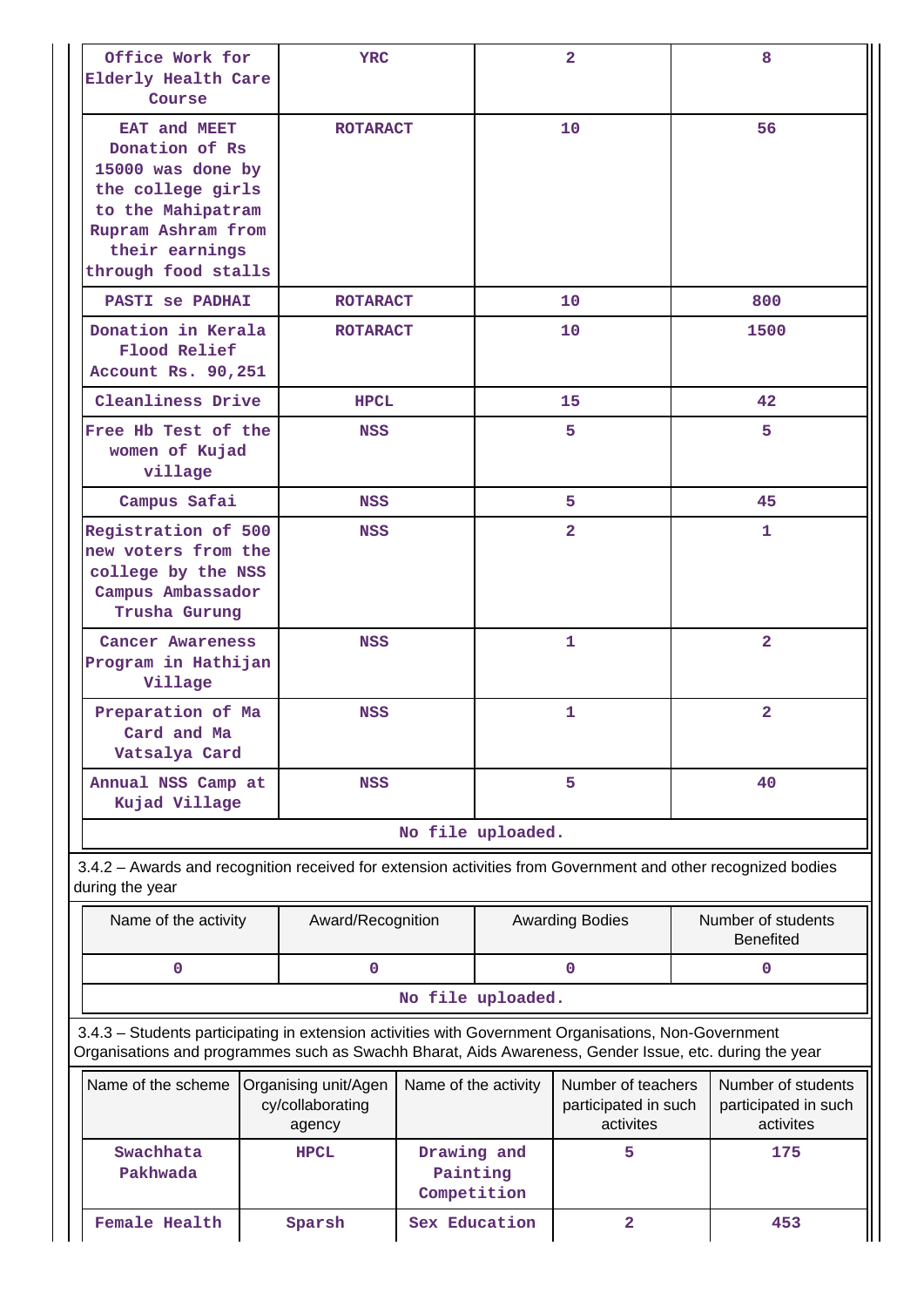| Education<br>Programme                                                                                                                                   |                             | Foundation                                                                                        |                      |                                     |                                    |                |                                                           |  |                                                |
|----------------------------------------------------------------------------------------------------------------------------------------------------------|-----------------------------|---------------------------------------------------------------------------------------------------|----------------------|-------------------------------------|------------------------------------|----------------|-----------------------------------------------------------|--|------------------------------------------------|
| Rubella<br>Vaccination                                                                                                                                   |                             | Sparsh<br>Foundation                                                                              |                      | Vaccination                         |                                    | $\overline{a}$ |                                                           |  | 300                                            |
| Thalassemia<br>Screening                                                                                                                                 | <b>Red Cross</b><br>society |                                                                                                   |                      | $\overline{a}$<br><b>Blood Test</b> |                                    |                | 254                                                       |  |                                                |
|                                                                                                                                                          |                             |                                                                                                   |                      |                                     | No file uploaded.                  |                |                                                           |  |                                                |
| 3.5 - Collaborations                                                                                                                                     |                             |                                                                                                   |                      |                                     |                                    |                |                                                           |  |                                                |
| 3.5.1 – Number of Collaborative activities for research, faculty exchange, student exchange during the year                                              |                             |                                                                                                   |                      |                                     |                                    |                |                                                           |  |                                                |
| Nature of activity                                                                                                                                       |                             |                                                                                                   | Participant          |                                     | Source of financial support        |                |                                                           |  | Duration                                       |
| Interdisciplinary<br>Lectures (3)                                                                                                                        |                             |                                                                                                   | 156                  |                                     |                                    | College        |                                                           |  | 1                                              |
|                                                                                                                                                          |                             |                                                                                                   |                      |                                     | No file uploaded.                  |                |                                                           |  |                                                |
| 3.5.2 - Linkages with institutions/industries for internship, on-the- job training, project work, sharing of research<br>facilities etc. during the year |                             |                                                                                                   |                      |                                     |                                    |                |                                                           |  |                                                |
| Title of the<br>Nature of linkage<br>linkage                                                                                                             |                             | Name of the<br>partnering<br>institution/<br>industry<br>/research lab<br>with contact<br>details | <b>Duration From</b> |                                     | <b>Duration To</b>                 |                | Participant                                               |  |                                                |
| No Data Entered/Not Applicable !!!                                                                                                                       |                             |                                                                                                   |                      |                                     |                                    |                |                                                           |  |                                                |
| View File                                                                                                                                                |                             |                                                                                                   |                      |                                     |                                    |                |                                                           |  |                                                |
| 3.5.3 – MoUs signed with institutions of national, international importance, other universities, industries, corporate<br>houses etc. during the year    |                             |                                                                                                   |                      |                                     |                                    |                |                                                           |  |                                                |
| Organisation                                                                                                                                             |                             |                                                                                                   |                      | Date of MoU signed                  | Purpose/Activities                 |                | Number of<br>students/teachers<br>participated under MoUs |  |                                                |
|                                                                                                                                                          |                             |                                                                                                   |                      |                                     | No Data Entered/Not Applicable !!! |                |                                                           |  |                                                |
|                                                                                                                                                          |                             |                                                                                                   |                      |                                     | No file uploaded.                  |                |                                                           |  |                                                |
| <b>CRITERION IV - INFRASTRUCTURE AND LEARNING RESOURCES</b>                                                                                              |                             |                                                                                                   |                      |                                     |                                    |                |                                                           |  |                                                |
| 4.1 - Physical Facilities                                                                                                                                |                             |                                                                                                   |                      |                                     |                                    |                |                                                           |  |                                                |
| 4.1.1 - Budget allocation, excluding salary for infrastructure augmentation during the year                                                              |                             |                                                                                                   |                      |                                     |                                    |                |                                                           |  |                                                |
| Budget allocated for infrastructure augmentation                                                                                                         |                             |                                                                                                   |                      |                                     |                                    |                |                                                           |  | Budget utilized for infrastructure development |
|                                                                                                                                                          | 400000                      |                                                                                                   |                      |                                     |                                    |                | 461000                                                    |  |                                                |
| 4.1.2 - Details of augmentation in infrastructure facilities during the year                                                                             |                             |                                                                                                   |                      |                                     |                                    |                |                                                           |  |                                                |
|                                                                                                                                                          | <b>Facilities</b>           |                                                                                                   |                      |                                     |                                    |                | <b>Existing or Newly Added</b>                            |  |                                                |
|                                                                                                                                                          |                             | Class rooms                                                                                       |                      |                                     |                                    |                | Existing                                                  |  |                                                |
|                                                                                                                                                          |                             | Laboratories                                                                                      |                      |                                     |                                    |                | Existing                                                  |  |                                                |
|                                                                                                                                                          |                             | Seminar Halls                                                                                     |                      |                                     |                                    |                | Existing                                                  |  |                                                |
| Classrooms with LCD facilities                                                                                                                           |                             |                                                                                                   |                      |                                     |                                    |                | Existing                                                  |  |                                                |
| Seminar halls with ICT facilities                                                                                                                        |                             |                                                                                                   |                      |                                     |                                    |                | Existing                                                  |  |                                                |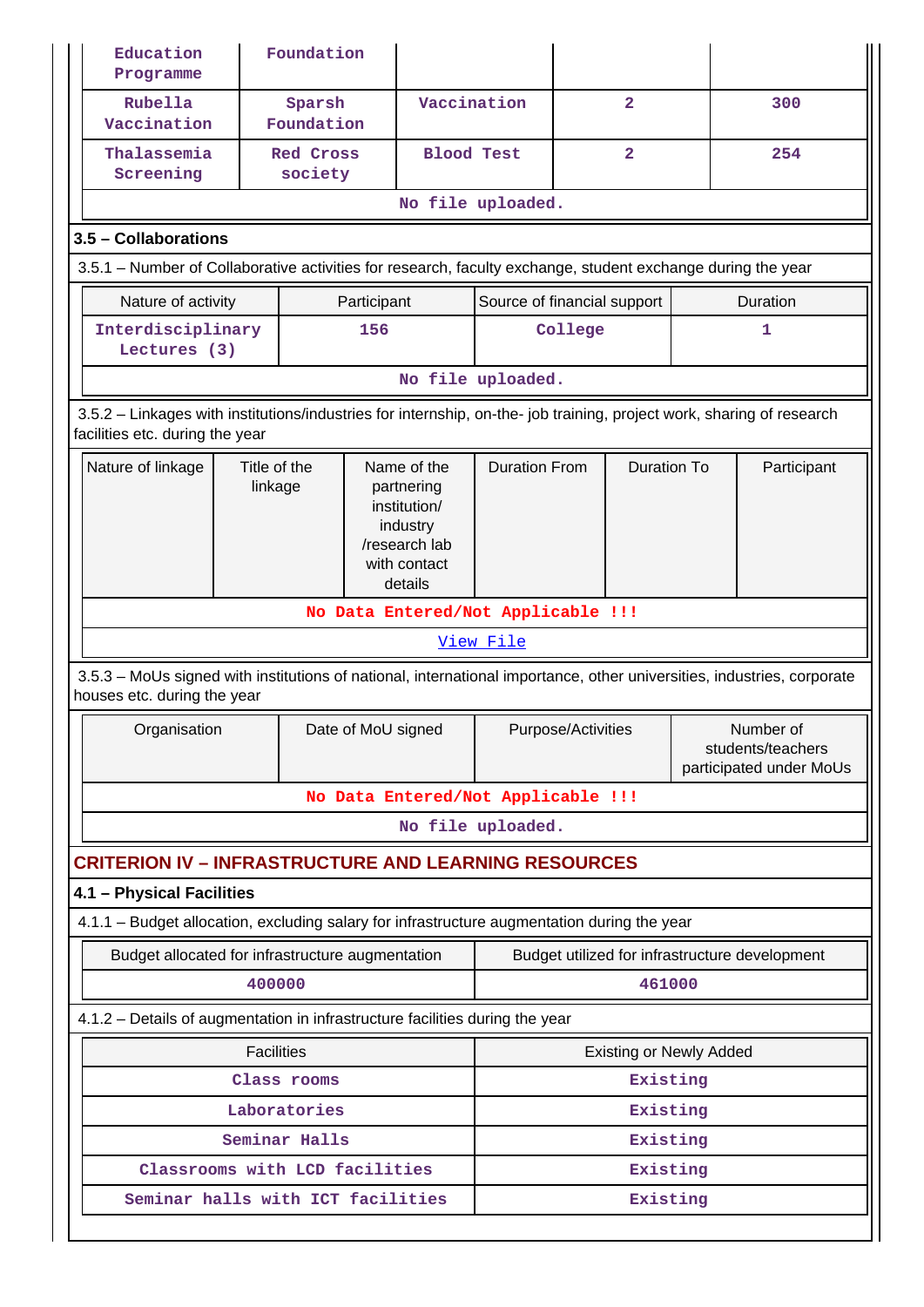| 4.2.1 - Library is automated {Integrated Library Management System (ILMS)}<br>Name of the ILMS<br>Nature of automation (fully<br>Version<br>Year of automation<br>software<br>or patially)<br>Fully<br>2.0<br><b>SOUL</b><br>2007<br>4.2.2 - Library Services<br>Library<br>Newly Added<br>Total<br>Existing<br>Service Type<br>Text Books<br>10283<br>723796<br>266<br>55424<br>10549<br>779220<br>14087<br>461744<br>14087<br>461744<br>Reference<br>$\mathbf{0}$<br>0<br><b>Books</b><br>$\mathbf 0$<br>$\mathbf 0$<br>$\mathbf 0$<br>$\mathbf 0$<br>e-Books<br>$\mathbf{0}$<br>$\mathbf 0$<br>Journals<br>13400<br>$\mathbf 0$<br>13400<br>19<br>$\mathbf{O}$<br>19<br>e-Journals<br>$\mathbf{0}$<br>$\mathbf 0$<br>$\mathbf{0}$<br>0<br>$\mathbf 0$<br>$\mathbf{0}$<br>Digital<br>$\mathbf 0$<br>$\mathbf{O}$<br>$\mathbf 0$<br>$\mathbf{0}$<br>0<br>$\mathbf{0}$<br>Database<br>CD & Video<br>206<br>14022<br>$\mathbf 0$<br>206<br>$\mathbf 0$<br>14022<br>View File<br>4.2.3 - E-content developed by teachers such as: e-PG- Pathshala, CEC (under e-PG- Pathshala CEC (Under<br>Graduate) SWAYAM other MOOCs platform NPTEL/NMEICT/any other Government initiatives & institutional<br>(Learning Management System (LMS) etc<br>Name of the Teacher<br>Name of the Module<br>Platformon which module<br>Date of launching e-<br>is developed<br>content<br>No Data Entered/Not Applicable !!!<br>No file uploaded.<br>4.3 - IT Infrastructure<br>4.3.1 - Technology Upgradation (overall)<br><b>Others</b><br><b>Total Co</b><br>Computer<br>Internet<br>Office<br>Available<br><b>Type</b><br><b>Browsing</b><br>Computer<br>Departme<br><b>Bandwidt</b><br>Lab<br>Centers<br>mputers<br>centers<br>nts<br>h<br>(MGBPS)<br>3<br>Existin<br>66<br>38<br>66<br>3<br>10<br>4<br>4<br>$\mathbf 0$<br>g<br>$\overline{2}$<br>$\overline{2}$<br>$\overline{\mathbf{2}}$<br>15<br>$\mathbf 0$<br>$\mathbf 0$<br>$\mathbf 0$<br>$\mathbf 0$<br>$\mathbf 0$<br>Added<br>3<br>3<br>6<br>Total<br>68<br>53<br>68<br>10<br>$\mathbf 0$<br>4<br>4.3.2 - Bandwidth available of internet connection in the Institution (Leased line)<br>10 MBPS/ GBPS<br>4.3.3 - Facility for e-content<br>Name of the e-content development facility<br>Provide the link of the videos and media centre and<br>recording facility<br>No Data Entered/Not Applicable !!!<br>4.4 - Maintenance of Campus Infrastructure | 4.2 - Library as a Learning Resource |  |  |  |  |  |  |  |  |  |
|-----------------------------------------------------------------------------------------------------------------------------------------------------------------------------------------------------------------------------------------------------------------------------------------------------------------------------------------------------------------------------------------------------------------------------------------------------------------------------------------------------------------------------------------------------------------------------------------------------------------------------------------------------------------------------------------------------------------------------------------------------------------------------------------------------------------------------------------------------------------------------------------------------------------------------------------------------------------------------------------------------------------------------------------------------------------------------------------------------------------------------------------------------------------------------------------------------------------------------------------------------------------------------------------------------------------------------------------------------------------------------------------------------------------------------------------------------------------------------------------------------------------------------------------------------------------------------------------------------------------------------------------------------------------------------------------------------------------------------------------------------------------------------------------------------------------------------------------------------------------------------------------------------------------------------------------------------------------------------------------------------------------------------------------------------------------------------------------------------------------------------------------------------------------------------------------------------------------------------------------------------------------------------------------------------------------------------------------------------------------------------------------------------|--------------------------------------|--|--|--|--|--|--|--|--|--|
|                                                                                                                                                                                                                                                                                                                                                                                                                                                                                                                                                                                                                                                                                                                                                                                                                                                                                                                                                                                                                                                                                                                                                                                                                                                                                                                                                                                                                                                                                                                                                                                                                                                                                                                                                                                                                                                                                                                                                                                                                                                                                                                                                                                                                                                                                                                                                                                                     |                                      |  |  |  |  |  |  |  |  |  |
|                                                                                                                                                                                                                                                                                                                                                                                                                                                                                                                                                                                                                                                                                                                                                                                                                                                                                                                                                                                                                                                                                                                                                                                                                                                                                                                                                                                                                                                                                                                                                                                                                                                                                                                                                                                                                                                                                                                                                                                                                                                                                                                                                                                                                                                                                                                                                                                                     |                                      |  |  |  |  |  |  |  |  |  |
|                                                                                                                                                                                                                                                                                                                                                                                                                                                                                                                                                                                                                                                                                                                                                                                                                                                                                                                                                                                                                                                                                                                                                                                                                                                                                                                                                                                                                                                                                                                                                                                                                                                                                                                                                                                                                                                                                                                                                                                                                                                                                                                                                                                                                                                                                                                                                                                                     |                                      |  |  |  |  |  |  |  |  |  |
|                                                                                                                                                                                                                                                                                                                                                                                                                                                                                                                                                                                                                                                                                                                                                                                                                                                                                                                                                                                                                                                                                                                                                                                                                                                                                                                                                                                                                                                                                                                                                                                                                                                                                                                                                                                                                                                                                                                                                                                                                                                                                                                                                                                                                                                                                                                                                                                                     |                                      |  |  |  |  |  |  |  |  |  |
|                                                                                                                                                                                                                                                                                                                                                                                                                                                                                                                                                                                                                                                                                                                                                                                                                                                                                                                                                                                                                                                                                                                                                                                                                                                                                                                                                                                                                                                                                                                                                                                                                                                                                                                                                                                                                                                                                                                                                                                                                                                                                                                                                                                                                                                                                                                                                                                                     |                                      |  |  |  |  |  |  |  |  |  |
|                                                                                                                                                                                                                                                                                                                                                                                                                                                                                                                                                                                                                                                                                                                                                                                                                                                                                                                                                                                                                                                                                                                                                                                                                                                                                                                                                                                                                                                                                                                                                                                                                                                                                                                                                                                                                                                                                                                                                                                                                                                                                                                                                                                                                                                                                                                                                                                                     |                                      |  |  |  |  |  |  |  |  |  |
|                                                                                                                                                                                                                                                                                                                                                                                                                                                                                                                                                                                                                                                                                                                                                                                                                                                                                                                                                                                                                                                                                                                                                                                                                                                                                                                                                                                                                                                                                                                                                                                                                                                                                                                                                                                                                                                                                                                                                                                                                                                                                                                                                                                                                                                                                                                                                                                                     |                                      |  |  |  |  |  |  |  |  |  |
|                                                                                                                                                                                                                                                                                                                                                                                                                                                                                                                                                                                                                                                                                                                                                                                                                                                                                                                                                                                                                                                                                                                                                                                                                                                                                                                                                                                                                                                                                                                                                                                                                                                                                                                                                                                                                                                                                                                                                                                                                                                                                                                                                                                                                                                                                                                                                                                                     |                                      |  |  |  |  |  |  |  |  |  |
|                                                                                                                                                                                                                                                                                                                                                                                                                                                                                                                                                                                                                                                                                                                                                                                                                                                                                                                                                                                                                                                                                                                                                                                                                                                                                                                                                                                                                                                                                                                                                                                                                                                                                                                                                                                                                                                                                                                                                                                                                                                                                                                                                                                                                                                                                                                                                                                                     |                                      |  |  |  |  |  |  |  |  |  |
|                                                                                                                                                                                                                                                                                                                                                                                                                                                                                                                                                                                                                                                                                                                                                                                                                                                                                                                                                                                                                                                                                                                                                                                                                                                                                                                                                                                                                                                                                                                                                                                                                                                                                                                                                                                                                                                                                                                                                                                                                                                                                                                                                                                                                                                                                                                                                                                                     |                                      |  |  |  |  |  |  |  |  |  |
|                                                                                                                                                                                                                                                                                                                                                                                                                                                                                                                                                                                                                                                                                                                                                                                                                                                                                                                                                                                                                                                                                                                                                                                                                                                                                                                                                                                                                                                                                                                                                                                                                                                                                                                                                                                                                                                                                                                                                                                                                                                                                                                                                                                                                                                                                                                                                                                                     |                                      |  |  |  |  |  |  |  |  |  |
|                                                                                                                                                                                                                                                                                                                                                                                                                                                                                                                                                                                                                                                                                                                                                                                                                                                                                                                                                                                                                                                                                                                                                                                                                                                                                                                                                                                                                                                                                                                                                                                                                                                                                                                                                                                                                                                                                                                                                                                                                                                                                                                                                                                                                                                                                                                                                                                                     |                                      |  |  |  |  |  |  |  |  |  |
|                                                                                                                                                                                                                                                                                                                                                                                                                                                                                                                                                                                                                                                                                                                                                                                                                                                                                                                                                                                                                                                                                                                                                                                                                                                                                                                                                                                                                                                                                                                                                                                                                                                                                                                                                                                                                                                                                                                                                                                                                                                                                                                                                                                                                                                                                                                                                                                                     |                                      |  |  |  |  |  |  |  |  |  |
|                                                                                                                                                                                                                                                                                                                                                                                                                                                                                                                                                                                                                                                                                                                                                                                                                                                                                                                                                                                                                                                                                                                                                                                                                                                                                                                                                                                                                                                                                                                                                                                                                                                                                                                                                                                                                                                                                                                                                                                                                                                                                                                                                                                                                                                                                                                                                                                                     |                                      |  |  |  |  |  |  |  |  |  |
|                                                                                                                                                                                                                                                                                                                                                                                                                                                                                                                                                                                                                                                                                                                                                                                                                                                                                                                                                                                                                                                                                                                                                                                                                                                                                                                                                                                                                                                                                                                                                                                                                                                                                                                                                                                                                                                                                                                                                                                                                                                                                                                                                                                                                                                                                                                                                                                                     |                                      |  |  |  |  |  |  |  |  |  |
|                                                                                                                                                                                                                                                                                                                                                                                                                                                                                                                                                                                                                                                                                                                                                                                                                                                                                                                                                                                                                                                                                                                                                                                                                                                                                                                                                                                                                                                                                                                                                                                                                                                                                                                                                                                                                                                                                                                                                                                                                                                                                                                                                                                                                                                                                                                                                                                                     |                                      |  |  |  |  |  |  |  |  |  |
|                                                                                                                                                                                                                                                                                                                                                                                                                                                                                                                                                                                                                                                                                                                                                                                                                                                                                                                                                                                                                                                                                                                                                                                                                                                                                                                                                                                                                                                                                                                                                                                                                                                                                                                                                                                                                                                                                                                                                                                                                                                                                                                                                                                                                                                                                                                                                                                                     |                                      |  |  |  |  |  |  |  |  |  |
|                                                                                                                                                                                                                                                                                                                                                                                                                                                                                                                                                                                                                                                                                                                                                                                                                                                                                                                                                                                                                                                                                                                                                                                                                                                                                                                                                                                                                                                                                                                                                                                                                                                                                                                                                                                                                                                                                                                                                                                                                                                                                                                                                                                                                                                                                                                                                                                                     |                                      |  |  |  |  |  |  |  |  |  |
|                                                                                                                                                                                                                                                                                                                                                                                                                                                                                                                                                                                                                                                                                                                                                                                                                                                                                                                                                                                                                                                                                                                                                                                                                                                                                                                                                                                                                                                                                                                                                                                                                                                                                                                                                                                                                                                                                                                                                                                                                                                                                                                                                                                                                                                                                                                                                                                                     |                                      |  |  |  |  |  |  |  |  |  |
|                                                                                                                                                                                                                                                                                                                                                                                                                                                                                                                                                                                                                                                                                                                                                                                                                                                                                                                                                                                                                                                                                                                                                                                                                                                                                                                                                                                                                                                                                                                                                                                                                                                                                                                                                                                                                                                                                                                                                                                                                                                                                                                                                                                                                                                                                                                                                                                                     |                                      |  |  |  |  |  |  |  |  |  |
|                                                                                                                                                                                                                                                                                                                                                                                                                                                                                                                                                                                                                                                                                                                                                                                                                                                                                                                                                                                                                                                                                                                                                                                                                                                                                                                                                                                                                                                                                                                                                                                                                                                                                                                                                                                                                                                                                                                                                                                                                                                                                                                                                                                                                                                                                                                                                                                                     |                                      |  |  |  |  |  |  |  |  |  |
|                                                                                                                                                                                                                                                                                                                                                                                                                                                                                                                                                                                                                                                                                                                                                                                                                                                                                                                                                                                                                                                                                                                                                                                                                                                                                                                                                                                                                                                                                                                                                                                                                                                                                                                                                                                                                                                                                                                                                                                                                                                                                                                                                                                                                                                                                                                                                                                                     |                                      |  |  |  |  |  |  |  |  |  |
|                                                                                                                                                                                                                                                                                                                                                                                                                                                                                                                                                                                                                                                                                                                                                                                                                                                                                                                                                                                                                                                                                                                                                                                                                                                                                                                                                                                                                                                                                                                                                                                                                                                                                                                                                                                                                                                                                                                                                                                                                                                                                                                                                                                                                                                                                                                                                                                                     |                                      |  |  |  |  |  |  |  |  |  |
|                                                                                                                                                                                                                                                                                                                                                                                                                                                                                                                                                                                                                                                                                                                                                                                                                                                                                                                                                                                                                                                                                                                                                                                                                                                                                                                                                                                                                                                                                                                                                                                                                                                                                                                                                                                                                                                                                                                                                                                                                                                                                                                                                                                                                                                                                                                                                                                                     |                                      |  |  |  |  |  |  |  |  |  |
|                                                                                                                                                                                                                                                                                                                                                                                                                                                                                                                                                                                                                                                                                                                                                                                                                                                                                                                                                                                                                                                                                                                                                                                                                                                                                                                                                                                                                                                                                                                                                                                                                                                                                                                                                                                                                                                                                                                                                                                                                                                                                                                                                                                                                                                                                                                                                                                                     |                                      |  |  |  |  |  |  |  |  |  |
|                                                                                                                                                                                                                                                                                                                                                                                                                                                                                                                                                                                                                                                                                                                                                                                                                                                                                                                                                                                                                                                                                                                                                                                                                                                                                                                                                                                                                                                                                                                                                                                                                                                                                                                                                                                                                                                                                                                                                                                                                                                                                                                                                                                                                                                                                                                                                                                                     |                                      |  |  |  |  |  |  |  |  |  |
|                                                                                                                                                                                                                                                                                                                                                                                                                                                                                                                                                                                                                                                                                                                                                                                                                                                                                                                                                                                                                                                                                                                                                                                                                                                                                                                                                                                                                                                                                                                                                                                                                                                                                                                                                                                                                                                                                                                                                                                                                                                                                                                                                                                                                                                                                                                                                                                                     |                                      |  |  |  |  |  |  |  |  |  |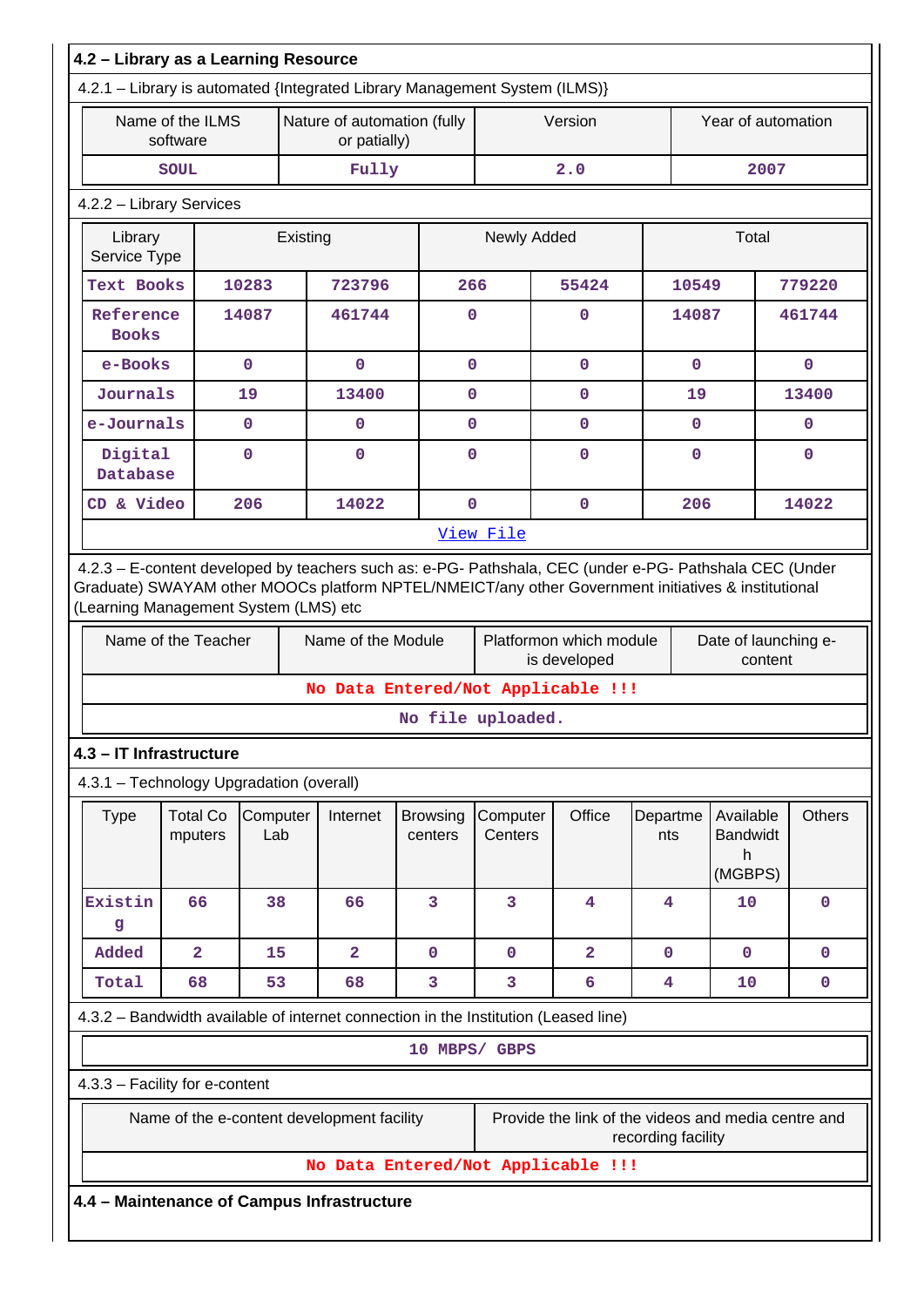4.4.1 – Expenditure incurred on maintenance of physical facilities and academic support facilities, excluding salary component, during the year

| Assigned Budget on<br>academic facilities | Expenditure incurred on<br>maintenance of academic<br><b>facilities</b> | Assigned budget on<br>physical facilities | Expenditure incurredon<br>maintenance of physical<br>facilites |
|-------------------------------------------|-------------------------------------------------------------------------|-------------------------------------------|----------------------------------------------------------------|
|                                           | 551137                                                                  |                                           | 343792                                                         |

 4.4.2 – Procedures and policies for maintaining and utilizing physical, academic and support facilities - laboratory, library, sports complex, computers, classrooms etc. (maximum 500 words) (information to be available in institutional Website, provide link)

 **? Contracts have been given to various service providers for the maintenance of the, facilities, equipment etc. ? Infrastructure is maintained and developed by the Trust ? Regular servicing is done by the agencies who have been given the contract ? The contracts are renewed every year ? A Permanent Electrician is hired by the Trust for the upkeep and maintenance of the Electrical equipment ? A Contract is signed with an agency for the maintenance of the computers and other technical instruments ? The institution has its own bore facility and so there is no issue related to water supply. The campus also has the water connections of the municipal corporation ? Aquaguards are installed for clean and pure drinking water**

# **CRITERION V – STUDENT SUPPORT AND PROGRESSION**

## **5.1 – Student Support**

5.1.1 – Scholarships and Financial Support

|                                         | Name/Title of the scheme                                                                        | Number of students | Amount in Rupees |  |  |
|-----------------------------------------|-------------------------------------------------------------------------------------------------|--------------------|------------------|--|--|
| Financial Support<br>from institution   | Fee Waiving for<br>Economically<br>Weaker, Sports,<br>Cultural, NCC and<br><b>NSS Achievers</b> | 46                 | 41400            |  |  |
| Financial Support<br>from Other Sources |                                                                                                 |                    |                  |  |  |
| a) National                             | O                                                                                               | $\Omega$           |                  |  |  |
| b) International                        | O                                                                                               | $\Omega$           | n                |  |  |
| View File                               |                                                                                                 |                    |                  |  |  |

 5.1.2 – Number of capability enhancement and development schemes such as Soft skill development, Remedial coaching, Language lab, Bridge courses, Yoga, Meditation, Personal Counselling and Mentoring etc.,

| Name of the capability<br>enhancement scheme | Date of implemetation | Number of students<br>enrolled | Agencies involved |
|----------------------------------------------|-----------------------|--------------------------------|-------------------|
| Soft Skill<br>Development                    | 15/06/2018            | 1043                           | College Faculty   |
| Foundation Courses                           | 15/06/2018            | 1043                           | College Faculty   |
| Remedial Coaching                            | 15/06/2018            | 1566                           | College Faculty   |
| Language Laboratory                          | 15/06/2018            | 65                             | Adani Saksham     |
| Yog Teachers<br>Training Programme           | 15/06/2018            | 50                             | Aadarsh Amdavaad  |
| Personal<br>Counselling                      | 15/06/2018            | 78                             | College Faculty   |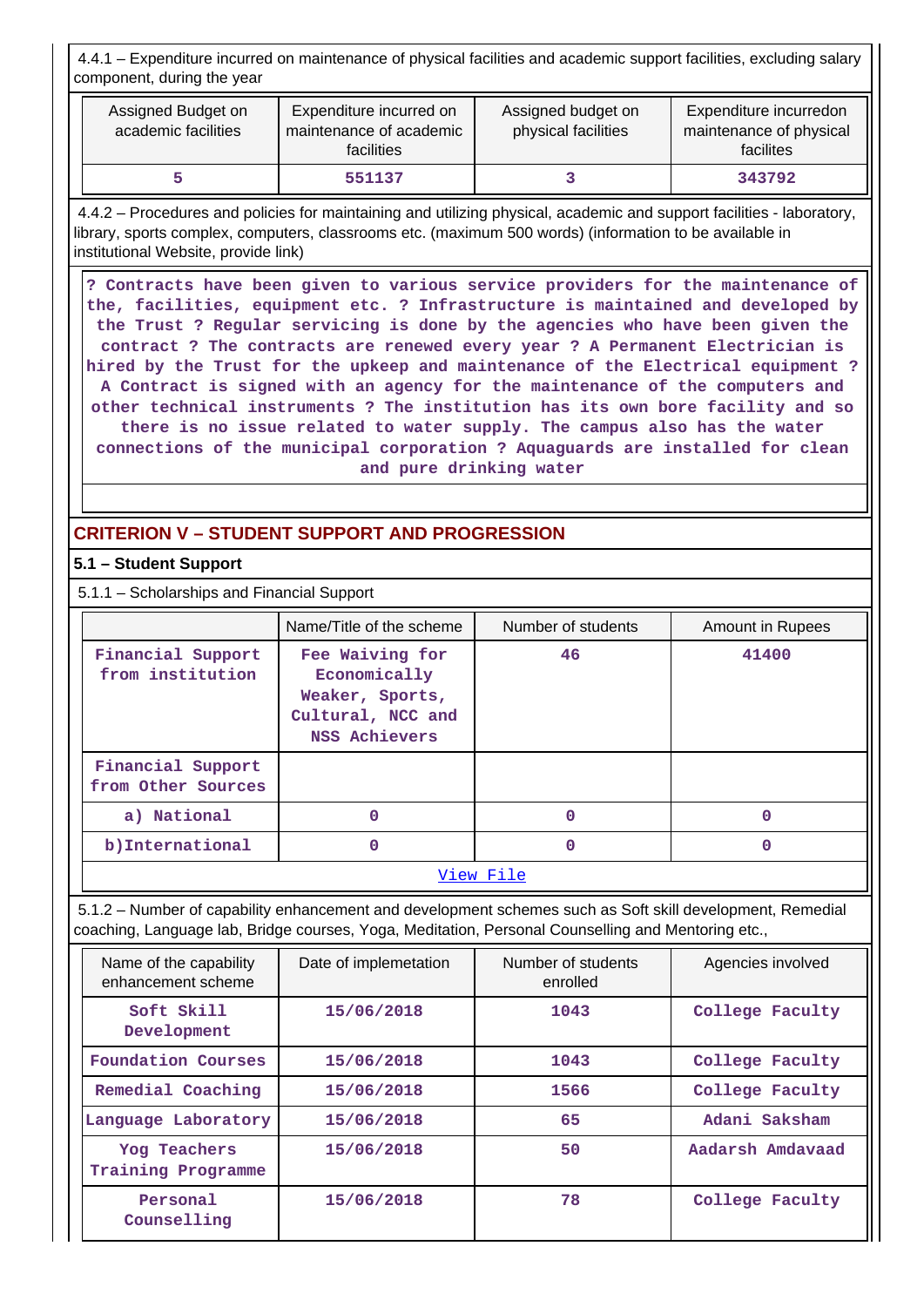| Mentoring                                                                                                                                |                                                             | 15/06/2018                                                                                                                                                                             | 1566                                                                        |                                                              | College Faculty |                                     |  |  |
|------------------------------------------------------------------------------------------------------------------------------------------|-------------------------------------------------------------|----------------------------------------------------------------------------------------------------------------------------------------------------------------------------------------|-----------------------------------------------------------------------------|--------------------------------------------------------------|-----------------|-------------------------------------|--|--|
|                                                                                                                                          |                                                             |                                                                                                                                                                                        | View File                                                                   |                                                              |                 |                                     |  |  |
| 5.1.3 - Students benefited by guidance for competitive examinations and career counselling offered by the<br>institution during the year |                                                             |                                                                                                                                                                                        |                                                                             |                                                              |                 |                                     |  |  |
| Year                                                                                                                                     | Name of the<br>scheme                                       |                                                                                                                                                                                        | Number of<br>benefited<br>students by<br>career<br>counseling<br>activities | Number of<br>students who<br>have passedin<br>the comp. exam |                 | Number of<br>studentsp placed       |  |  |
| 2019                                                                                                                                     | 0                                                           | $\mathbf 0$                                                                                                                                                                            | 0                                                                           | $\mathbf 0$                                                  |                 | $\mathbf 0$                         |  |  |
|                                                                                                                                          |                                                             |                                                                                                                                                                                        | No file uploaded.                                                           |                                                              |                 |                                     |  |  |
| harassment and ragging cases during the year                                                                                             |                                                             | 5.1.4 – Institutional mechanism for transparency, timely redressal of student grievances, Prevention of sexual                                                                         |                                                                             |                                                              |                 |                                     |  |  |
|                                                                                                                                          | Total grievances received                                   | Number of grievances redressed                                                                                                                                                         |                                                                             |                                                              | redressal       | Avg. number of days for grievance   |  |  |
| 0                                                                                                                                        |                                                             | 0                                                                                                                                                                                      |                                                                             |                                                              | 2               |                                     |  |  |
| 5.2 - Student Progression                                                                                                                |                                                             |                                                                                                                                                                                        |                                                                             |                                                              |                 |                                     |  |  |
| 5.2.1 - Details of campus placement during the year                                                                                      |                                                             |                                                                                                                                                                                        |                                                                             |                                                              |                 |                                     |  |  |
|                                                                                                                                          | On campus                                                   |                                                                                                                                                                                        |                                                                             | Off campus                                                   |                 |                                     |  |  |
| Nameof<br>organizations<br>visited                                                                                                       | Number of<br>students<br>participated                       | Number of<br>stduents placed                                                                                                                                                           | Nameof<br>organizations<br>visited                                          | Number of<br>students<br>participated                        |                 | Number of<br>stduents placed        |  |  |
| 07                                                                                                                                       | 238                                                         |                                                                                                                                                                                        | 0 <sub>0</sub>                                                              | $\mathbf 0$                                                  |                 | 395                                 |  |  |
|                                                                                                                                          |                                                             |                                                                                                                                                                                        | View File                                                                   |                                                              |                 |                                     |  |  |
|                                                                                                                                          |                                                             | 5.2.2 – Student progression to higher education in percentage during the year                                                                                                          |                                                                             |                                                              |                 |                                     |  |  |
| Year                                                                                                                                     | Number of<br>students<br>enrolling into<br>higher education | Programme<br>graduated from                                                                                                                                                            | Depratment<br>graduated from                                                | Name of<br>institution joined                                |                 | Name of<br>programme<br>admitted to |  |  |
| 2019                                                                                                                                     | 22                                                          | <b>BA</b>                                                                                                                                                                              | Arts                                                                        | Affiliated<br>Colleges of<br>Gujarat<br>University           |                 | MA, B.Ed.,<br>L.L.B, MBA            |  |  |
| 2019                                                                                                                                     | 62                                                          | <b>BCOM</b>                                                                                                                                                                            | Commerce                                                                    | Affiliated<br>Colleges of<br>Gujarat<br>University           |                 | $M.$ Com,, B.<br>Ed., MBA,<br>LLB   |  |  |
|                                                                                                                                          |                                                             |                                                                                                                                                                                        | No file uploaded.                                                           |                                                              |                 |                                     |  |  |
|                                                                                                                                          |                                                             | 5.2.3 - Students qualifying in state/ national/ international level examinations during the year<br>(eg:NET/SET/SLET/GATE/GMAT/CAT/GRE/TOFEL/Civil Services/State Government Services) |                                                                             |                                                              |                 |                                     |  |  |
|                                                                                                                                          | Items                                                       |                                                                                                                                                                                        |                                                                             | Number of students selected/ qualifying                      |                 |                                     |  |  |
|                                                                                                                                          | Any Other                                                   |                                                                                                                                                                                        |                                                                             | 0                                                            |                 |                                     |  |  |
|                                                                                                                                          |                                                             |                                                                                                                                                                                        | No file uploaded.                                                           |                                                              |                 |                                     |  |  |
|                                                                                                                                          |                                                             | 5.2.4 – Sports and cultural activities / competitions organised at the institution level during the year                                                                               |                                                                             |                                                              |                 |                                     |  |  |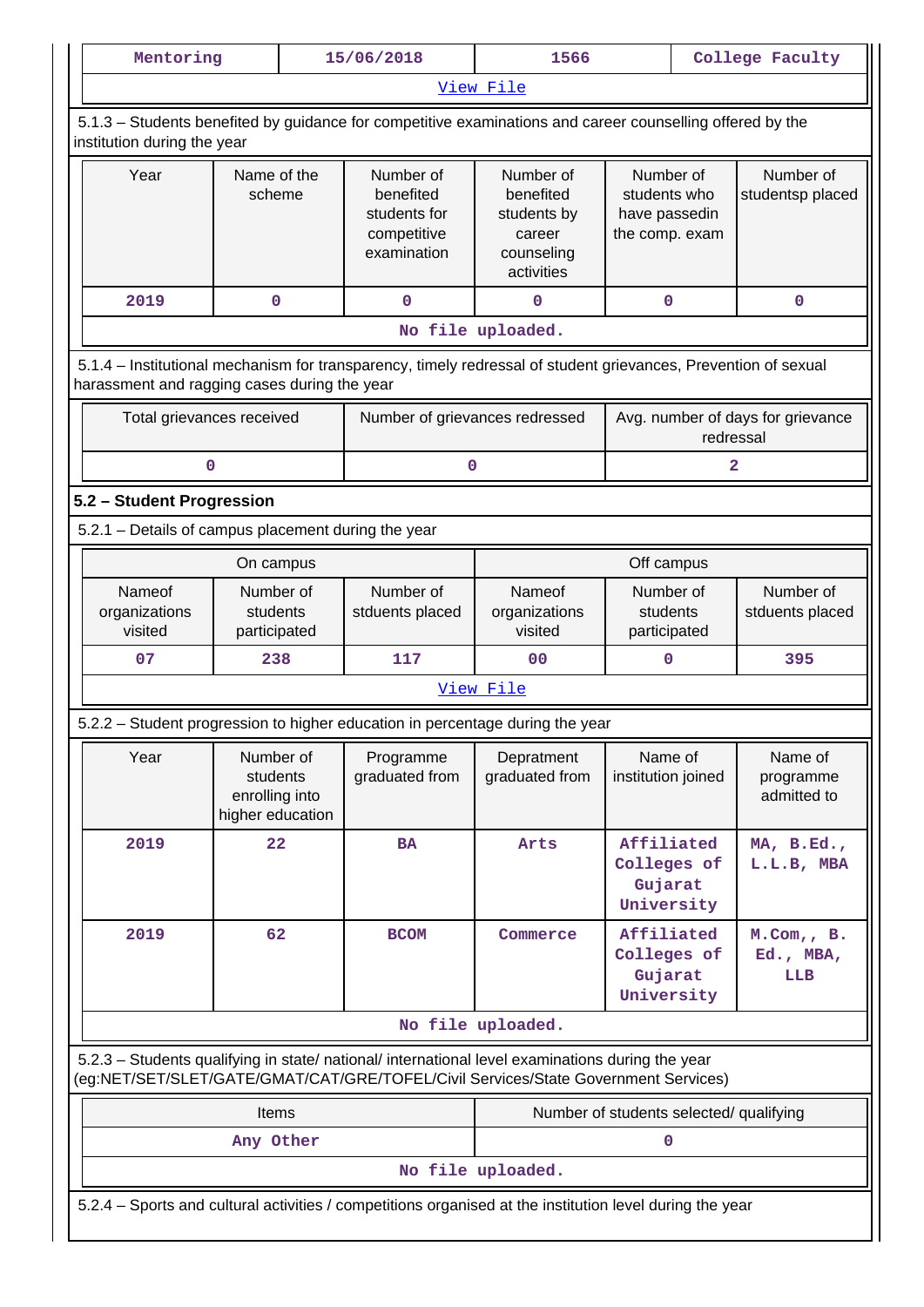|                                                                                                                                                                                |                                                          | Activity                                                                                                                                                                                                                                                                                                                                                                                                                                                                 |                           | Level                             |                                     |    | <b>Number of Participants</b> |                        |  |
|--------------------------------------------------------------------------------------------------------------------------------------------------------------------------------|----------------------------------------------------------|--------------------------------------------------------------------------------------------------------------------------------------------------------------------------------------------------------------------------------------------------------------------------------------------------------------------------------------------------------------------------------------------------------------------------------------------------------------------------|---------------------------|-----------------------------------|-------------------------------------|----|-------------------------------|------------------------|--|
|                                                                                                                                                                                |                                                          | Singing Competition                                                                                                                                                                                                                                                                                                                                                                                                                                                      |                           | College                           |                                     | 59 |                               |                        |  |
|                                                                                                                                                                                |                                                          | Painting Drawing<br>Competition                                                                                                                                                                                                                                                                                                                                                                                                                                          |                           | College                           |                                     | 16 |                               |                        |  |
|                                                                                                                                                                                |                                                          | Rangoli Competition                                                                                                                                                                                                                                                                                                                                                                                                                                                      |                           | College                           |                                     | 12 |                               |                        |  |
|                                                                                                                                                                                |                                                          | Mehendi Competition                                                                                                                                                                                                                                                                                                                                                                                                                                                      |                           | College                           |                                     |    | 41                            |                        |  |
|                                                                                                                                                                                |                                                          | Elocution Competition                                                                                                                                                                                                                                                                                                                                                                                                                                                    |                           | College                           |                                     |    | 25                            |                        |  |
|                                                                                                                                                                                |                                                          | Debate Competition                                                                                                                                                                                                                                                                                                                                                                                                                                                       |                           | College                           |                                     |    | 23                            |                        |  |
|                                                                                                                                                                                |                                                          | Extempore Competition                                                                                                                                                                                                                                                                                                                                                                                                                                                    |                           | College                           |                                     |    | 20                            |                        |  |
|                                                                                                                                                                                |                                                          | Fancy Dress Competition                                                                                                                                                                                                                                                                                                                                                                                                                                                  |                           | College                           |                                     |    | 35                            |                        |  |
|                                                                                                                                                                                |                                                          | Garba Competition                                                                                                                                                                                                                                                                                                                                                                                                                                                        |                           | College                           |                                     |    | 500                           |                        |  |
|                                                                                                                                                                                |                                                          |                                                                                                                                                                                                                                                                                                                                                                                                                                                                          |                           | No file uploaded.                 |                                     |    |                               |                        |  |
|                                                                                                                                                                                |                                                          | 5.3 - Student Participation and Activities                                                                                                                                                                                                                                                                                                                                                                                                                               |                           |                                   |                                     |    |                               |                        |  |
| 5.3.1 – Number of awards/medals for outstanding performance in sports/cultural activities at national/international<br>level (award for a team event should be counted as one) |                                                          |                                                                                                                                                                                                                                                                                                                                                                                                                                                                          |                           |                                   |                                     |    |                               |                        |  |
|                                                                                                                                                                                | Year                                                     | Name of the<br>award/medal                                                                                                                                                                                                                                                                                                                                                                                                                                               | National/<br>Internaional | Number of<br>awards for<br>Sports | Number of<br>awards for<br>Cultural |    | Student ID<br>number          | Name of the<br>student |  |
|                                                                                                                                                                                | 2019                                                     | 0                                                                                                                                                                                                                                                                                                                                                                                                                                                                        | National                  | $\Omega$                          | 0                                   |    | $\mathbf 0$                   | $\mathbf{0}$           |  |
|                                                                                                                                                                                | No file uploaded.                                        |                                                                                                                                                                                                                                                                                                                                                                                                                                                                          |                           |                                   |                                     |    |                               |                        |  |
|                                                                                                                                                                                |                                                          | Students Council plays a very important role in the academic and administrative<br>activities of the college They are the part of 1) Admission Committee 2)<br>Cultural Committee 3) Students Welfare Committee 4) Sports Committee 5) NSS<br>Committee 6) NCC Committee 7) Saptadhara Committees 8) Collegiate Womens<br>Development Committee 9) Students Grievance Cell 10) Anti Ragging Committee 11)<br>Anti Ragging Squad 12) Internal Complaint Cell 13) SCT Cell |                           |                                   |                                     |    |                               |                        |  |
|                                                                                                                                                                                | 5.4 - Alumni Engagement                                  |                                                                                                                                                                                                                                                                                                                                                                                                                                                                          |                           |                                   |                                     |    |                               |                        |  |
|                                                                                                                                                                                |                                                          | 5.4.1 - Whether the institution has registered Alumni Association?                                                                                                                                                                                                                                                                                                                                                                                                       |                           |                                   |                                     |    |                               |                        |  |
|                                                                                                                                                                                | No                                                       |                                                                                                                                                                                                                                                                                                                                                                                                                                                                          |                           |                                   |                                     |    |                               |                        |  |
|                                                                                                                                                                                |                                                          |                                                                                                                                                                                                                                                                                                                                                                                                                                                                          |                           |                                   |                                     |    |                               |                        |  |
|                                                                                                                                                                                | 5.4.2 - No. of enrolled Alumni:                          |                                                                                                                                                                                                                                                                                                                                                                                                                                                                          |                           |                                   |                                     |    |                               |                        |  |
|                                                                                                                                                                                |                                                          |                                                                                                                                                                                                                                                                                                                                                                                                                                                                          |                           | 156                               |                                     |    |                               |                        |  |
|                                                                                                                                                                                | 5.4.3 - Alumni contribution during the year (in Rupees): |                                                                                                                                                                                                                                                                                                                                                                                                                                                                          |                           |                                   |                                     |    |                               |                        |  |
|                                                                                                                                                                                |                                                          | 7800                                                                                                                                                                                                                                                                                                                                                                                                                                                                     |                           |                                   |                                     |    |                               |                        |  |
|                                                                                                                                                                                |                                                          |                                                                                                                                                                                                                                                                                                                                                                                                                                                                          |                           |                                   |                                     |    |                               |                        |  |
|                                                                                                                                                                                |                                                          | 5.4.4 - Meetings/activities organized by Alumni Association:                                                                                                                                                                                                                                                                                                                                                                                                             |                           |                                   |                                     |    |                               |                        |  |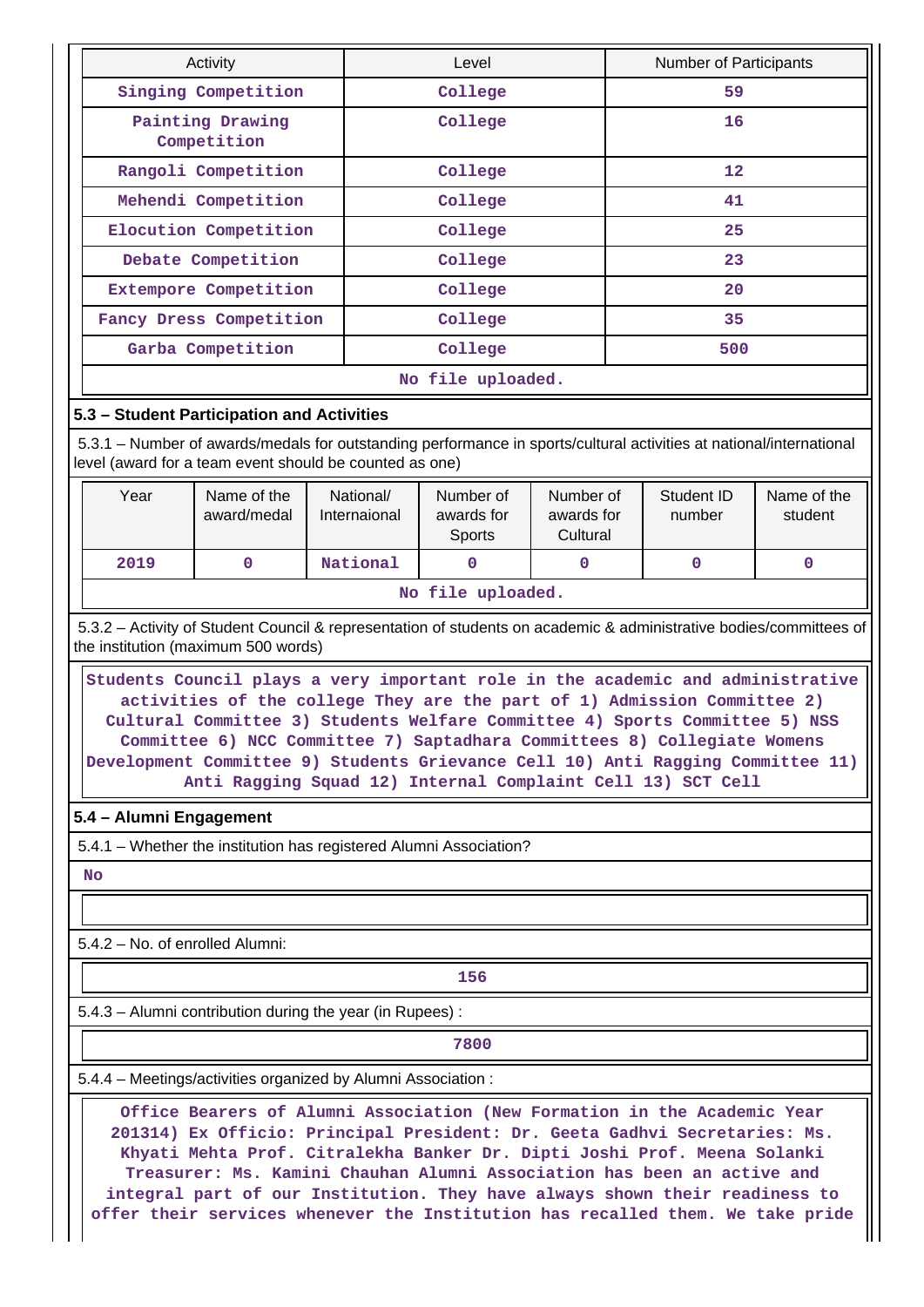**in the fact that every year the Alumni members come up with a variety of programmes and extend their intellectual services to our regular students. This Year also they conducted activities in various fields. Activities: ? Alumni Members have been felicitating the students for academic excellence with cash prizes. ? Alumni Members also make efforts to help the current students in seeking jobs. ? Regular meetings are held with the alumni members and their feedbacks are taken to improve the existing educational facilities in the premises ? Ms. Tejal Solanki has been offering her services as English Language Lab Assistant Chart Making Competition on Teachers' Day Date: September 5, 2018 Winners: First: Bhavya Panchal Sem V B Com Second: Hetal Sharma Sem I B Com Nehal Vaghela Sem V BA Third Kajal Madhavi Sem I B Com Special Prizes: Mansi Chauhan Sem I B Com Jinal Patel Sem V B Com**

## **CRITERION VI – GOVERNANCE, LEADERSHIP AND MANAGEMENT**

### **6.1 – Institutional Vision and Leadership**

 6.1.1 – Mention two practices of decentralization and participative management during the last year (maximum 500 words)

 **1) Effectively Functioning IQAC of the college which has the inclusion and participation of each and every stakeholder of the institution 2) Committees are formed for various Academic and Administrative activities done throughout the year. These committees have teaching and nonteaching members along with students wherever needed.**

6.1.2 – Does the institution have a Management Information System (MIS)?

*Yes* 

#### **6.2 – Strategy Development and Deployment**

6.2.1 – Quality improvement strategies adopted by the institution for each of the following (with in 100 words each):

| <b>Strategy Type</b>       | Details                                                                                                                                                                                                                                                                                                                                                                                                                                                                                                                                                                                                                                                                                                                                                                                                                     |  |  |  |
|----------------------------|-----------------------------------------------------------------------------------------------------------------------------------------------------------------------------------------------------------------------------------------------------------------------------------------------------------------------------------------------------------------------------------------------------------------------------------------------------------------------------------------------------------------------------------------------------------------------------------------------------------------------------------------------------------------------------------------------------------------------------------------------------------------------------------------------------------------------------|--|--|--|
| Teaching and Learning      | o Preparation of the Institutional<br>Calendar in the beginning of the<br>academic year o Preparation of Teaching<br>Plans including Extra and CoCurricular<br>Activities by the Departments o<br>Effective Implementation of the<br>Teaching Plan o Regular Academic Audit<br>and Monitoring by the Head of the<br>Institution o Ensuring Maximum number<br>of Teaching Days o Remedial batches for<br>weak students o Star Batches for the<br>bright students o Advance announcement<br>of the exam, assignments and project<br>dates and strict adherence to them o<br>Absolute transparency in evaluation<br>procedure o MISSION TOWARDS EXCELLENCE<br>for academic, mental, physical and<br>social growth o Analysis of the results<br>after each semester exams and strategy<br>planned for the necessary improvement |  |  |  |
| Examination and Evaluation | o Preparatory Test (MCQ) has been<br>introduced at the college level to make<br>the students acquainted with the exam<br>pattern of the various competitive<br>exams held after graduation o GKIQ test<br>is conducted every year in                                                                                                                                                                                                                                                                                                                                                                                                                                                                                                                                                                                        |  |  |  |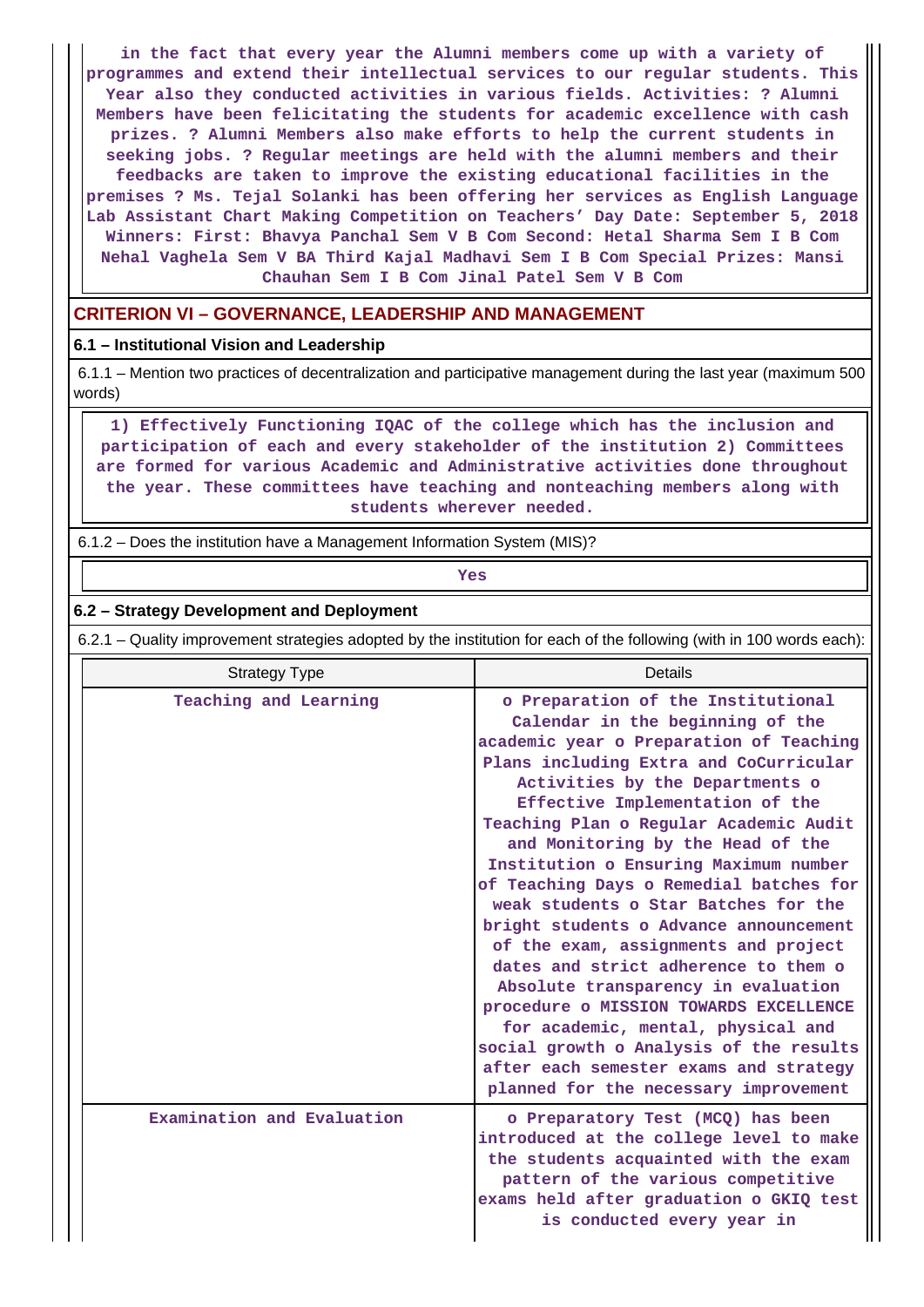|                                                               | collaboration with Bhavnagar Vikas<br>Vartul to improve the GK of the<br>students o Assignment and Projects<br>given are more activity based than<br>simply written work o The students are<br>assessed through GDs, Quiz, Class<br>Seminars, presentations etc.                                                                                                                                                                                                                                                                                                                                                                                                                |  |  |  |  |  |
|---------------------------------------------------------------|---------------------------------------------------------------------------------------------------------------------------------------------------------------------------------------------------------------------------------------------------------------------------------------------------------------------------------------------------------------------------------------------------------------------------------------------------------------------------------------------------------------------------------------------------------------------------------------------------------------------------------------------------------------------------------|--|--|--|--|--|
| Research and Development                                      | o Encouragement provided to the faculty<br>and the students by the Research<br>Committee to undertake research o<br>Research methodology taught to the<br>students at both under graduate and<br>postgraduate level o Assistance<br>provided in preparing Research<br>proposals or even in getting the<br>research articles published o Conducive<br>atmosphere and all possible<br>infrastructural facilities provided in<br>the campus for research o Seed Money<br>and Special Leaves provided for<br>research o College projects are funded<br>by the institution o Appreciation and<br>Felicitation of the achievers in<br>General Meetings or during Annual<br>Programmes |  |  |  |  |  |
| Library, ICT and Physical<br>Infrastructure / Instrumentation | o Open access to the books in the<br>library o Internet Surfing facility in<br>the library o Fully automated facility<br>for issue and return of the books o Two<br>Smart Classrooms o A fully furnished<br>Digital Laboratory for use                                                                                                                                                                                                                                                                                                                                                                                                                                          |  |  |  |  |  |
| Human Resource Management                                     | o Through IQAC o Arrangement of<br>Visiting academic and administrative<br>staff in case of shortage due to<br>noappointment by the government o Staff<br>Credit Society for Loans to the staff<br>members in emergency or need o<br>Financial Help to the family of the<br>members in case of medical emergency or<br>accidental death                                                                                                                                                                                                                                                                                                                                         |  |  |  |  |  |
| Industry Interaction / Collaboration                          | o Visit to industries for practical<br>exposure o Mo Us with agencies for the<br>placement of the students                                                                                                                                                                                                                                                                                                                                                                                                                                                                                                                                                                      |  |  |  |  |  |
| Admission of Students                                         | o The admission process is entirely<br>done by the affiliating university o<br>Gujarat University has made the entire<br>process online and transparent. So the<br>college has no role to play in it                                                                                                                                                                                                                                                                                                                                                                                                                                                                            |  |  |  |  |  |
| Curriculum Development                                        | o Participation of the faculty members<br>in the workshops organized for syllabus<br>formation or amendment by the Board of<br>Studies in each subject o Introduction<br>of several value added courses to<br>support the curriculum for e.g.<br>Gujarati Typing for Core Gujarati<br>students, Tally with GST for the                                                                                                                                                                                                                                                                                                                                                          |  |  |  |  |  |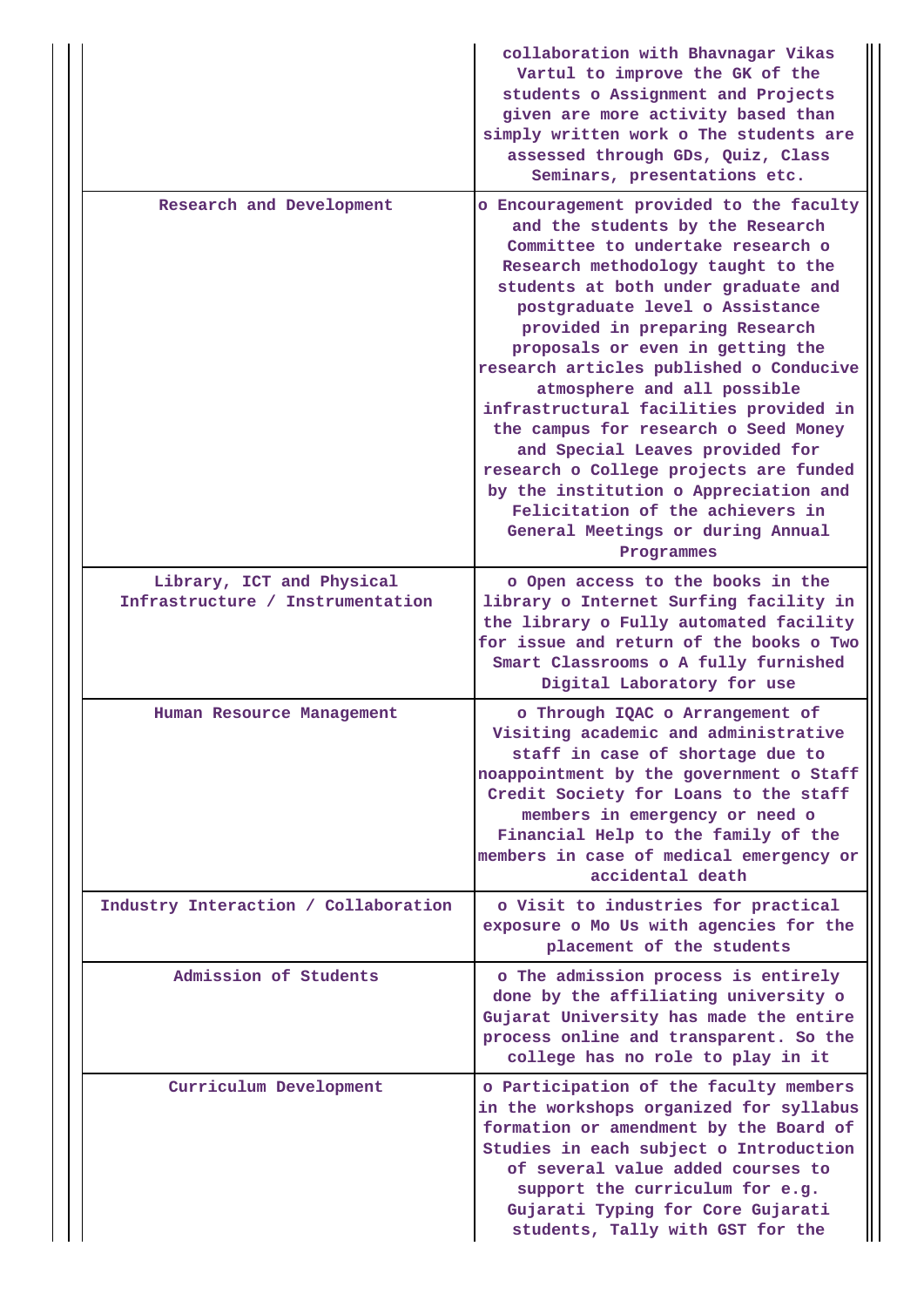**students of Commerce, MS Office for the all the undergraduates, Workshop on Sahkaar for the Core Economics students, Research Methodology and Internships in NGOs for the Core Sociology students etc.**

|                                                                                                                                                                                                          |                          |                                    |                               |                                                                                     |  | pocroindly prodence ere.           |                                                                             |  |                                                      |  |
|----------------------------------------------------------------------------------------------------------------------------------------------------------------------------------------------------------|--------------------------|------------------------------------|-------------------------------|-------------------------------------------------------------------------------------|--|------------------------------------|-----------------------------------------------------------------------------|--|------------------------------------------------------|--|
| 6.2.2 - Implementation of e-governance in areas of operations:                                                                                                                                           |                          |                                    |                               |                                                                                     |  |                                    |                                                                             |  |                                                      |  |
| E-governace area                                                                                                                                                                                         |                          |                                    |                               |                                                                                     |  | <b>Details</b>                     |                                                                             |  |                                                      |  |
|                                                                                                                                                                                                          | Planning and Development |                                    | Partial                       |                                                                                     |  |                                    |                                                                             |  |                                                      |  |
|                                                                                                                                                                                                          | Administration           |                                    |                               | Partial                                                                             |  |                                    |                                                                             |  |                                                      |  |
|                                                                                                                                                                                                          |                          |                                    | Finance and Accounts          |                                                                                     |  |                                    | Complete                                                                    |  |                                                      |  |
|                                                                                                                                                                                                          |                          |                                    | Student Admission and Support |                                                                                     |  |                                    | Complete                                                                    |  |                                                      |  |
|                                                                                                                                                                                                          |                          | Examination                        |                               |                                                                                     |  |                                    | Partial                                                                     |  |                                                      |  |
| 6.3 - Faculty Empowerment Strategies                                                                                                                                                                     |                          |                                    |                               |                                                                                     |  |                                    |                                                                             |  |                                                      |  |
| 6.3.1 – Teachers provided with financial support to attend conferences / workshops and towards membership fee<br>of professional bodies during the year                                                  |                          |                                    |                               |                                                                                     |  |                                    |                                                                             |  |                                                      |  |
| Year                                                                                                                                                                                                     |                          |                                    | Name of Teacher               | Name of conference/<br>workshop attended<br>for which financial<br>support provided |  |                                    | Name of the<br>professional body for<br>which membership<br>fee is provided |  | Amount of support                                    |  |
| 2019                                                                                                                                                                                                     |                          |                                    | 0                             | 0                                                                                   |  | 0 <sub>0</sub>                     |                                                                             |  | $\mathbf 0$                                          |  |
|                                                                                                                                                                                                          |                          |                                    |                               | No file uploaded.                                                                   |  |                                    |                                                                             |  |                                                      |  |
| 6.3.2 - Number of professional development / administrative training programmes organized by the College for<br>teaching and non teaching staff during the year                                          |                          |                                    |                               |                                                                                     |  |                                    |                                                                             |  |                                                      |  |
| Title of the<br>Year<br>Title of the<br>professional<br>administrative<br>development<br>training<br>programme<br>programme<br>organised for<br>organised for<br>teaching staff<br>non-teaching<br>staff |                          |                                    |                               | From date                                                                           |  | To Date                            | Number of<br>participants<br>(Teaching<br>staff)                            |  | Number of<br>participants<br>(non-teaching<br>staff) |  |
|                                                                                                                                                                                                          |                          |                                    |                               |                                                                                     |  | No Data Entered/Not Applicable !!! |                                                                             |  |                                                      |  |
|                                                                                                                                                                                                          |                          |                                    |                               | No file uploaded.                                                                   |  |                                    |                                                                             |  |                                                      |  |
| 6.3.3 - No. of teachers attending professional development programmes, viz., Orientation Programme, Refresher<br>Course, Short Term Course, Faculty Development Programmes during the year               |                          |                                    |                               |                                                                                     |  |                                    |                                                                             |  |                                                      |  |
| Title of the<br>professional<br>development<br>programme                                                                                                                                                 |                          | Number of teachers<br>who attended |                               | From Date<br>To date                                                                |  | Duration                           |                                                                             |  |                                                      |  |
| International<br>3<br>Faculty<br>Development<br>Programme                                                                                                                                                |                          | 15/12/2018<br>16/12/2018           |                               |                                                                                     |  | $\overline{\mathbf{2}}$            |                                                                             |  |                                                      |  |
|                                                                                                                                                                                                          |                          |                                    |                               | No file uploaded.                                                                   |  |                                    |                                                                             |  |                                                      |  |
| 6.3.4 - Faculty and Staff recruitment (no. for permanent recruitment):                                                                                                                                   |                          |                                    |                               |                                                                                     |  |                                    |                                                                             |  |                                                      |  |
|                                                                                                                                                                                                          |                          | Teaching                           |                               |                                                                                     |  |                                    | Non-teaching                                                                |  |                                                      |  |
| Permanent                                                                                                                                                                                                |                          | <b>Full Time</b>                   | <b>Full Time</b><br>Permanent |                                                                                     |  |                                    |                                                                             |  |                                                      |  |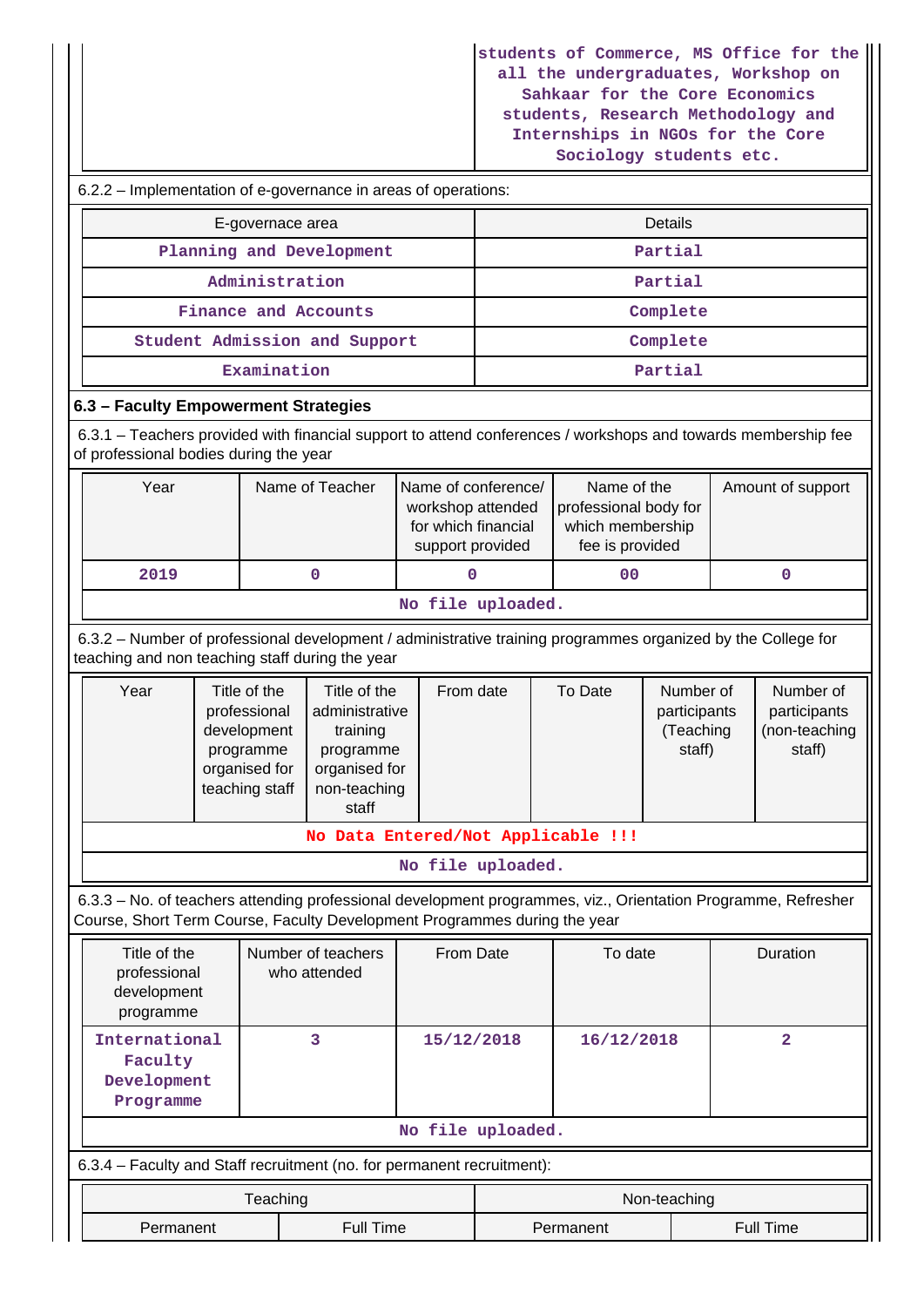| $\mathbf 0$                                                                                                                                                                                                                                                                                                                                                                  |           | 0<br>0                        |                   | $\mathbf 0$                                                                                                                                                                                                                                                                                                                                                                                                                                                                                                                                                              |                                                                                                                                                                                                                                             |  |
|------------------------------------------------------------------------------------------------------------------------------------------------------------------------------------------------------------------------------------------------------------------------------------------------------------------------------------------------------------------------------|-----------|-------------------------------|-------------------|--------------------------------------------------------------------------------------------------------------------------------------------------------------------------------------------------------------------------------------------------------------------------------------------------------------------------------------------------------------------------------------------------------------------------------------------------------------------------------------------------------------------------------------------------------------------------|---------------------------------------------------------------------------------------------------------------------------------------------------------------------------------------------------------------------------------------------|--|
| $6.3.5$ – Welfare schemes for                                                                                                                                                                                                                                                                                                                                                |           |                               |                   |                                                                                                                                                                                                                                                                                                                                                                                                                                                                                                                                                                          |                                                                                                                                                                                                                                             |  |
| Teaching                                                                                                                                                                                                                                                                                                                                                                     |           | Non-teaching                  |                   | <b>Students</b>                                                                                                                                                                                                                                                                                                                                                                                                                                                                                                                                                          |                                                                                                                                                                                                                                             |  |
| Staff Credit Society                                                                                                                                                                                                                                                                                                                                                         |           | Staff Credit Society          |                   | • Scholarships • Other<br>Financial Aid . Book Bank<br>• Fee Waiving for Sports,<br>NCC and NSS students .<br>Regular Health Check Up .<br>Female Health Education<br>programme . Rubella<br>Vaccination . Thalassemia<br>Screening . 18 Vocational<br>and Skill Development<br>Courses (Subsidized or<br>Free) . Coaching for<br>Competitive Exams . Life<br>Skills, Values and Ethics<br>are instilled through<br>various social service<br>activities . Sanitary Pad<br>Incinerator installed in<br>the campus . Allowing the<br>students to earn while<br>they Learn |                                                                                                                                                                                                                                             |  |
|                                                                                                                                                                                                                                                                                                                                                                              |           |                               |                   |                                                                                                                                                                                                                                                                                                                                                                                                                                                                                                                                                                          |                                                                                                                                                                                                                                             |  |
|                                                                                                                                                                                                                                                                                                                                                                              |           | raised                        |                   |                                                                                                                                                                                                                                                                                                                                                                                                                                                                                                                                                                          | ? Audit of account books is done regularly by the Trust twice in a financial<br>year ? Regular monitoring is done through internal check by the Head of the<br>Institution ? The last audit was done in June 2017 ? No objections have been |  |
|                                                                                                                                                                                                                                                                                                                                                                              |           |                               |                   |                                                                                                                                                                                                                                                                                                                                                                                                                                                                                                                                                                          | 6.4.2 - Funds / Grants received from management, non-government bodies, individuals, philanthropies during the                                                                                                                              |  |
| Name of the non government<br>funding agencies /individuals                                                                                                                                                                                                                                                                                                                  |           | Funds/ Grnats received in Rs. |                   |                                                                                                                                                                                                                                                                                                                                                                                                                                                                                                                                                                          | Purpose                                                                                                                                                                                                                                     |  |
| Individuals Mahipatram<br>Rupram Ashram                                                                                                                                                                                                                                                                                                                                      |           | 936329                        |                   |                                                                                                                                                                                                                                                                                                                                                                                                                                                                                                                                                                          | Fee Waiving                                                                                                                                                                                                                                 |  |
|                                                                                                                                                                                                                                                                                                                                                                              |           |                               | No file uploaded. |                                                                                                                                                                                                                                                                                                                                                                                                                                                                                                                                                                          |                                                                                                                                                                                                                                             |  |
|                                                                                                                                                                                                                                                                                                                                                                              |           |                               |                   |                                                                                                                                                                                                                                                                                                                                                                                                                                                                                                                                                                          |                                                                                                                                                                                                                                             |  |
|                                                                                                                                                                                                                                                                                                                                                                              |           | 936329                        |                   |                                                                                                                                                                                                                                                                                                                                                                                                                                                                                                                                                                          |                                                                                                                                                                                                                                             |  |
|                                                                                                                                                                                                                                                                                                                                                                              |           |                               |                   |                                                                                                                                                                                                                                                                                                                                                                                                                                                                                                                                                                          |                                                                                                                                                                                                                                             |  |
|                                                                                                                                                                                                                                                                                                                                                                              |           |                               |                   |                                                                                                                                                                                                                                                                                                                                                                                                                                                                                                                                                                          |                                                                                                                                                                                                                                             |  |
| <b>Audit Type</b>                                                                                                                                                                                                                                                                                                                                                            |           | External                      |                   |                                                                                                                                                                                                                                                                                                                                                                                                                                                                                                                                                                          | Internal                                                                                                                                                                                                                                    |  |
|                                                                                                                                                                                                                                                                                                                                                                              | Yes/No    | Agency                        |                   | Yes/No                                                                                                                                                                                                                                                                                                                                                                                                                                                                                                                                                                   | Authority                                                                                                                                                                                                                                   |  |
| 6.4 - Financial Management and Resource Mobilization<br>6.4.1 – Institution conducts internal and external financial audits regularly (with in 100 words each)<br>year(not covered in Criterion III)<br>6.4.3 - Total corpus fund generated<br>6.5 - Internal Quality Assurance System<br>6.5.1 - Whether Academic and Administrative Audit (AAA) has been done?<br>Academic | <b>No</b> |                               |                   | Yes                                                                                                                                                                                                                                                                                                                                                                                                                                                                                                                                                                      | Management                                                                                                                                                                                                                                  |  |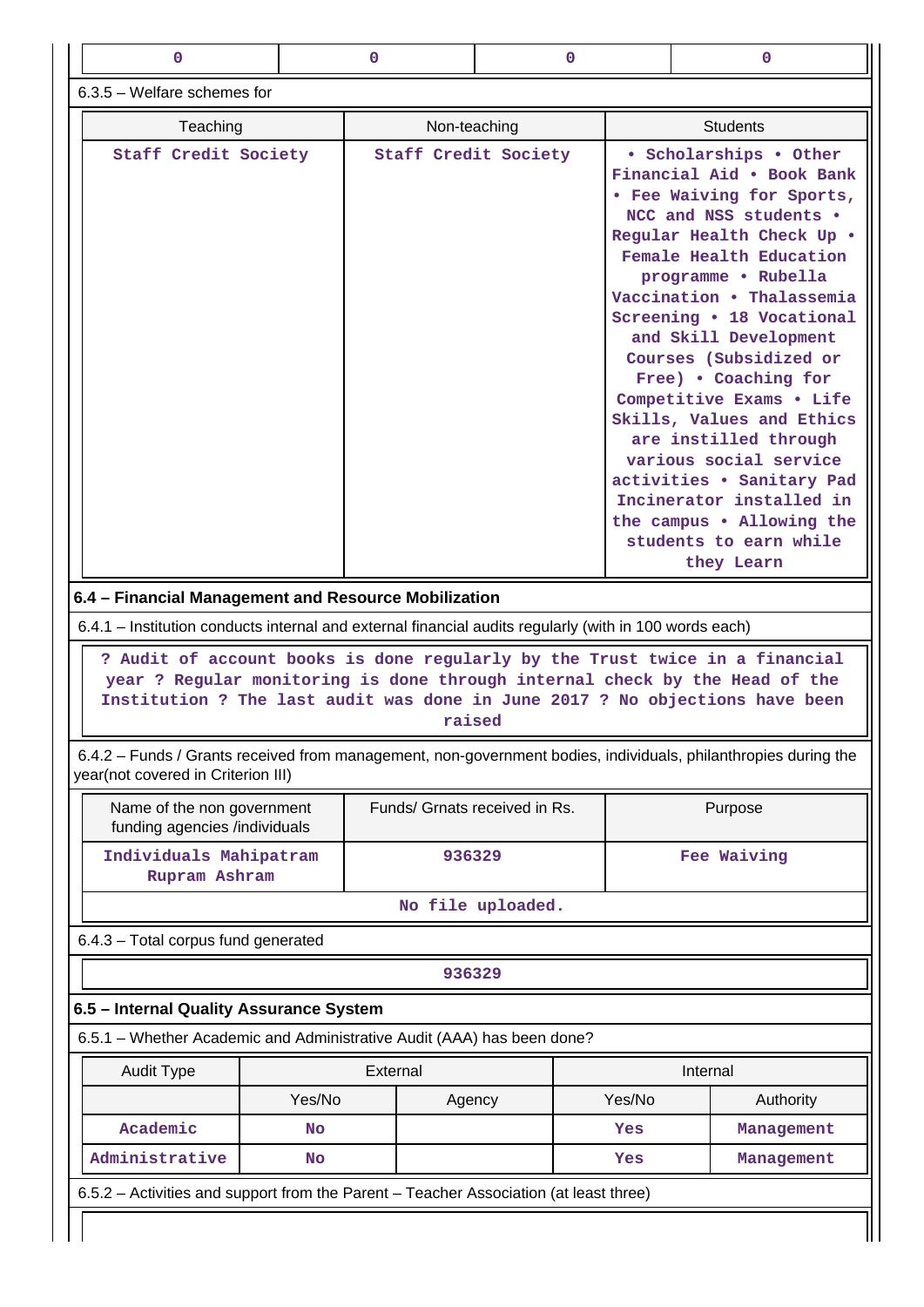**• Regular meetings are held every year • Feedback is provided by the parents online for the overall services of the college • Parents also take benefit of the extension activities in the college**

6.5.3 – Development programmes for support staff (at least three)

**• Training in Tally Software • Yog Training • Training in Gujarati Typing**

6.5.4 – Post Accreditation initiative(s) (mention at least three)

 **Finishing School for the Graduating Students Fashion Designing Certificate Course Aspirants Club**

6.5.5 – Internal Quality Assurance System Details

| a) Submission of Data for AISHE portal | Yes |
|----------------------------------------|-----|
| b) Participation in NIRF               | No  |
| c)ISO certification                    | No  |
| d)NBA or any other quality audit       | No  |

6.5.6 – Number of Quality Initiatives undertaken during the year

| Year                               | Name of quality<br>initiative by IQAC   conducting IQAC | Date of | Duration From | Duration To | Number of<br>participants |  |  |  |
|------------------------------------|---------------------------------------------------------|---------|---------------|-------------|---------------------------|--|--|--|
| No Data Entered/Not Applicable !!! |                                                         |         |               |             |                           |  |  |  |

**No file uploaded.**

### **CRITERION VII – INSTITUTIONAL VALUES AND BEST PRACTICES**

#### **7.1 – Institutional Values and Social Responsibilities**

 7.1.1 – Gender Equity (Number of gender equity promotion programmes organized by the institution during the year)

| Title of the<br>programme                                   | Period from | Period To  | Number of Participants |             |
|-------------------------------------------------------------|-------------|------------|------------------------|-------------|
|                                                             |             |            | Female                 | Male        |
| Female Health<br>Education<br>Programme                     | 06/08/2018  | 06/08/2018 | 450                    | $\mathbf 0$ |
| Rubella<br>Vaccination                                      | 03/01/2019  | 03/01/2019 | 300                    | 10          |
| Thalassemia<br>Screening                                    | 26/01/2019  | 26/01/2019 | 254                    | 6           |
| Lecture on<br>Safety Against<br>Domestic<br>Violence        | 14/09/2018  | 14/09/2018 | 326                    | 5           |
| Lecture on Self<br>Reliance and<br>Safety for<br>Women      | 30/07/2018  | 30/07/2018 | 223                    | $\mathbf 0$ |
| <b>Awareness</b><br>Towards the<br>Helpline 181<br>and 1091 | 01/08/2018  | 01/08/2018 | 882                    | $\mathbf 0$ |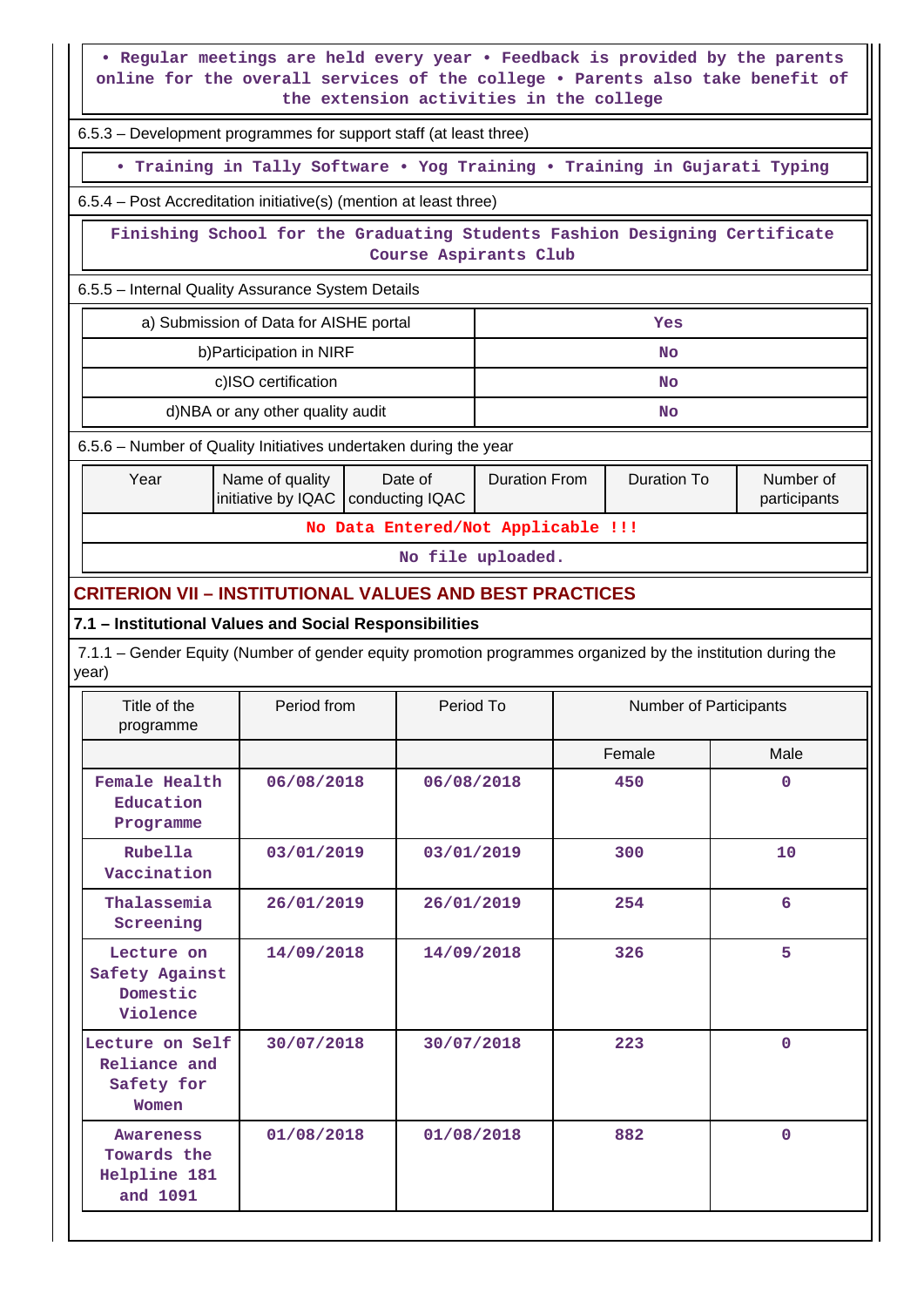| 7.1.2 - Environmental Consciousness and Sustainability/Alternate Energy initiatives such as:                                                                                                                                                                                                                                                                                                     |                                                                                                                                                                                                  |  |           |                                    |                    |              |                         |                            |                                                     |  |
|--------------------------------------------------------------------------------------------------------------------------------------------------------------------------------------------------------------------------------------------------------------------------------------------------------------------------------------------------------------------------------------------------|--------------------------------------------------------------------------------------------------------------------------------------------------------------------------------------------------|--|-----------|------------------------------------|--------------------|--------------|-------------------------|----------------------------|-----------------------------------------------------|--|
| Percentage of power requirement of the University met by the renewable energy sources                                                                                                                                                                                                                                                                                                            |                                                                                                                                                                                                  |  |           |                                    |                    |              |                         |                            |                                                     |  |
| <b>No</b>                                                                                                                                                                                                                                                                                                                                                                                        |                                                                                                                                                                                                  |  |           |                                    |                    |              |                         |                            |                                                     |  |
| 7.1.3 - Differently abled (Divyangjan) friendliness                                                                                                                                                                                                                                                                                                                                              |                                                                                                                                                                                                  |  |           |                                    |                    |              |                         |                            |                                                     |  |
|                                                                                                                                                                                                                                                                                                                                                                                                  | Item facilities                                                                                                                                                                                  |  |           | Yes/No                             |                    |              | Number of beneficiaries |                            |                                                     |  |
|                                                                                                                                                                                                                                                                                                                                                                                                  | Physical facilities                                                                                                                                                                              |  | Yes       |                                    |                    | $\mathbf 0$  |                         |                            |                                                     |  |
|                                                                                                                                                                                                                                                                                                                                                                                                  | Provision for lift                                                                                                                                                                               |  | Yes       |                                    |                    | $\mathbf{O}$ |                         |                            |                                                     |  |
|                                                                                                                                                                                                                                                                                                                                                                                                  | Ramp/Rails                                                                                                                                                                                       |  | Yes       |                                    |                    | $\mathbf{0}$ |                         |                            |                                                     |  |
|                                                                                                                                                                                                                                                                                                                                                                                                  | <b>Braille</b><br>Software/facilities                                                                                                                                                            |  |           | <b>No</b>                          |                    |              | $\mathbf 0$             |                            |                                                     |  |
|                                                                                                                                                                                                                                                                                                                                                                                                  | <b>Rest Rooms</b>                                                                                                                                                                                |  |           | Yes                                |                    |              |                         | $\mathbf{O}$               |                                                     |  |
|                                                                                                                                                                                                                                                                                                                                                                                                  | Scribes for examination                                                                                                                                                                          |  |           | <b>No</b>                          |                    |              |                         | $\mathbf{0}$               |                                                     |  |
|                                                                                                                                                                                                                                                                                                                                                                                                  | Special skill development<br>for differently abled<br>students                                                                                                                                   |  | <b>No</b> |                                    |                    | $\mathbf{O}$ |                         |                            |                                                     |  |
|                                                                                                                                                                                                                                                                                                                                                                                                  | Any other similar<br>facility                                                                                                                                                                    |  |           | No                                 |                    |              |                         | $\mathbf 0$                |                                                     |  |
| 7.1.4 - Inclusion and Situatedness                                                                                                                                                                                                                                                                                                                                                               |                                                                                                                                                                                                  |  |           |                                    |                    |              |                         |                            |                                                     |  |
| Year                                                                                                                                                                                                                                                                                                                                                                                             | Number of<br>Number of<br>initiatives to<br>initiatives<br>taken to<br>address<br>locational<br>engage with<br>advantages<br>and<br>and disadva<br>contribute to<br>local<br>ntages<br>community |  |           |                                    | Duration           |              | Name of<br>initiative   | <b>Issues</b><br>addressed | Number of<br>participating<br>students<br>and staff |  |
|                                                                                                                                                                                                                                                                                                                                                                                                  |                                                                                                                                                                                                  |  |           | No Data Entered/Not Applicable !!! |                    |              |                         |                            |                                                     |  |
| 7.1.5 - Human Values and Professional Ethics Code of conduct (handbooks) for various stakeholders                                                                                                                                                                                                                                                                                                |                                                                                                                                                                                                  |  |           |                                    |                    |              |                         |                            |                                                     |  |
|                                                                                                                                                                                                                                                                                                                                                                                                  | Title                                                                                                                                                                                            |  |           | Date of publication                |                    |              |                         | Follow up(max 100 words)   |                                                     |  |
|                                                                                                                                                                                                                                                                                                                                                                                                  |                                                                                                                                                                                                  |  |           | No Data Entered/Not Applicable !!! |                    |              |                         |                            |                                                     |  |
| 7.1.6 - Activities conducted for promotion of universal Values and Ethics                                                                                                                                                                                                                                                                                                                        |                                                                                                                                                                                                  |  |           |                                    |                    |              |                         |                            |                                                     |  |
| Activity                                                                                                                                                                                                                                                                                                                                                                                         |                                                                                                                                                                                                  |  |           | <b>Duration From</b>               | <b>Duration To</b> |              |                         |                            | Number of participants                              |  |
|                                                                                                                                                                                                                                                                                                                                                                                                  |                                                                                                                                                                                                  |  |           | No Data Entered/Not Applicable !!! |                    |              |                         |                            |                                                     |  |
| 7.1.7 - Initiatives taken by the institution to make the campus eco-friendly (at least five)                                                                                                                                                                                                                                                                                                     |                                                                                                                                                                                                  |  |           |                                    |                    |              |                         |                            |                                                     |  |
| Campus has initiated towards being no plastic zone Flowers are not used in the<br>campus neither in decoration, nor in welcoming the guests The guests are<br>welcomed with books Wet and dry waste is managed and disposed separately All<br>possible efforts are made, like switching off the fans and lights when not in<br>use or turn them on only as many as required, to save electricity |                                                                                                                                                                                                  |  |           |                                    |                    |              |                         |                            |                                                     |  |
| 7.2 - Best Practices                                                                                                                                                                                                                                                                                                                                                                             |                                                                                                                                                                                                  |  |           |                                    |                    |              |                         |                            |                                                     |  |
| 7.2.1 - Describe at least two institutional best practices                                                                                                                                                                                                                                                                                                                                       |                                                                                                                                                                                                  |  |           |                                    |                    |              |                         |                            |                                                     |  |
| 1) GIRL HEALTH CARE MANAGEMENT 2) NAARI SWAASHRAY KI AUR (Skill Development and<br>Vocational Training)                                                                                                                                                                                                                                                                                          |                                                                                                                                                                                                  |  |           |                                    |                    |              |                         |                            |                                                     |  |
|                                                                                                                                                                                                                                                                                                                                                                                                  |                                                                                                                                                                                                  |  |           |                                    |                    |              |                         |                            |                                                     |  |